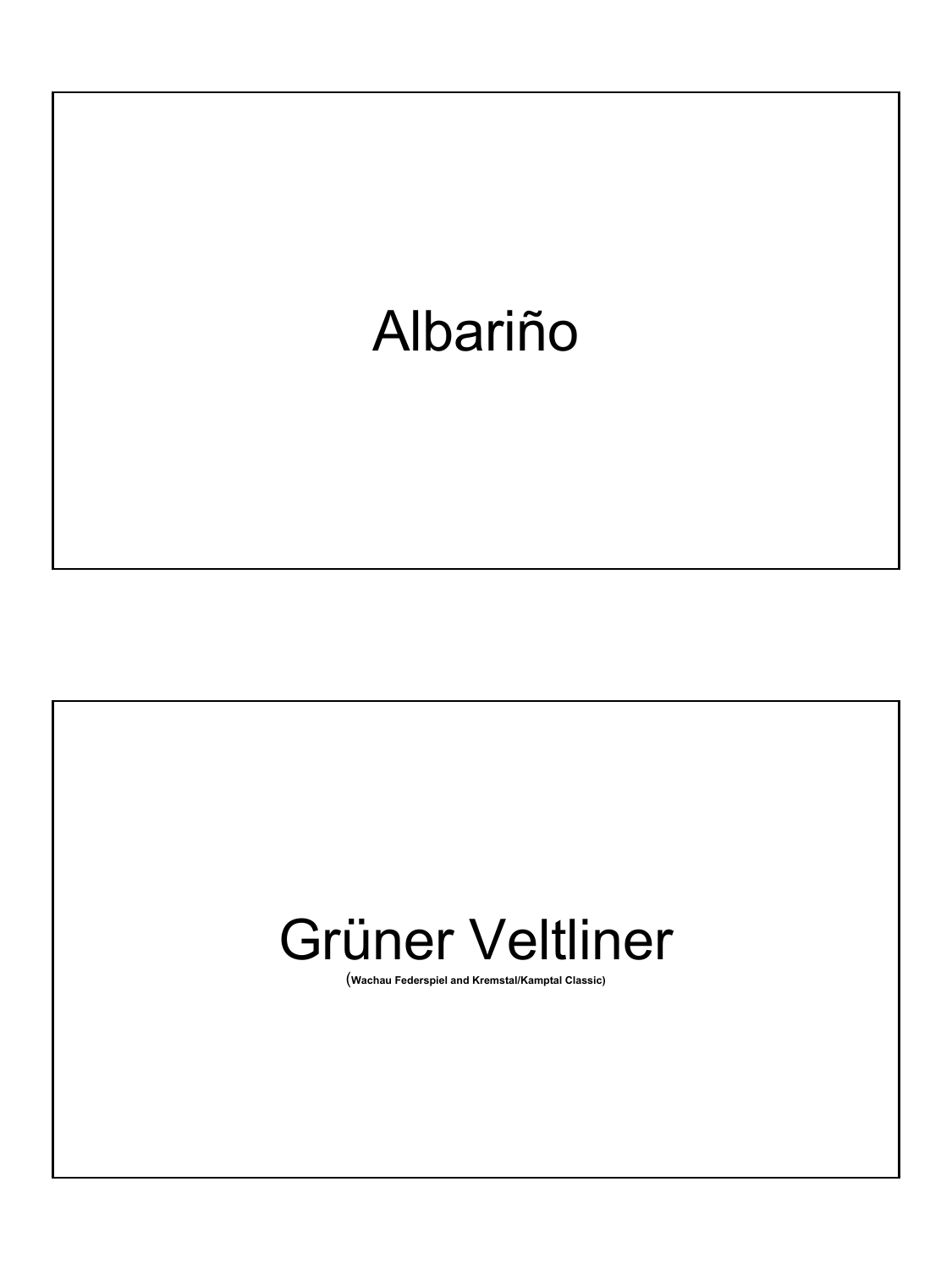### Typical Descriptors and Structure for Rías Baixas Albariño

(without barrique or malolactic fermentation)

- Visual: Pale Straw with Hints of Green, Moderate Minus Concentration, Slight Residual Gas (in youth), (Phenolic Bitterness possible)
- Aromas/Flavors: Moderate Plus Intensity
	- Fruit: Ripe Citrus (Orange, Meyer Lemon, Ruby Red Grapefruit), Stone Fruit (White Peach, Peach Pit, Apricot, Nectarine), Green Apple, Melon
	- Floral: White and Yellow Flowers, Citrus and Apple Blossoms
	- Other: Bubblegum, Agave, Slight Beer Yeast, Leesy, Saline
	- Earth: Moderate Plus Minerality
	- o Oak: None
- **Structure:** Dry, Moderate Body, Moderate Plus Acidity, Moderate Alcohol

# Typical Descriptors and Structure for Wachau Federspiel and Kremstal/Kamptal Classic Grüner Veltliner

- Visual: Pale Straw with Hints of Green, Moderate Minus Concentration, Slight Residual Gas (in youth)
- Aromas/Flavors: Moderate to Moderate Plus Intensity
	- Fruit: Citrus (Grapefruit, Lime, Lemon), Under-ripe to Ripe Stone Fruit (White Peach, Nectarine, Yellow Cherry, Green Plum), Green Apple
	- Floral: White Flowers
	- Spice: White Pepper, Wasabi, Peppery Greens (Arugula, Watercress), Radish, Lentils
	- Green/Herbal: Sugar Snap Pea/Crisp Green Vegetable, Celery, Tarragon, Chive/Chive Blossom
	- Botrytis: None
	- Earth: High Minerality, Stony, Granitic
	- o Other: Leesy, Smoke
	- Oak: None
- **Structure:** Dry, Moderate Body, Moderate Plus Acidity, Moderate Alcohol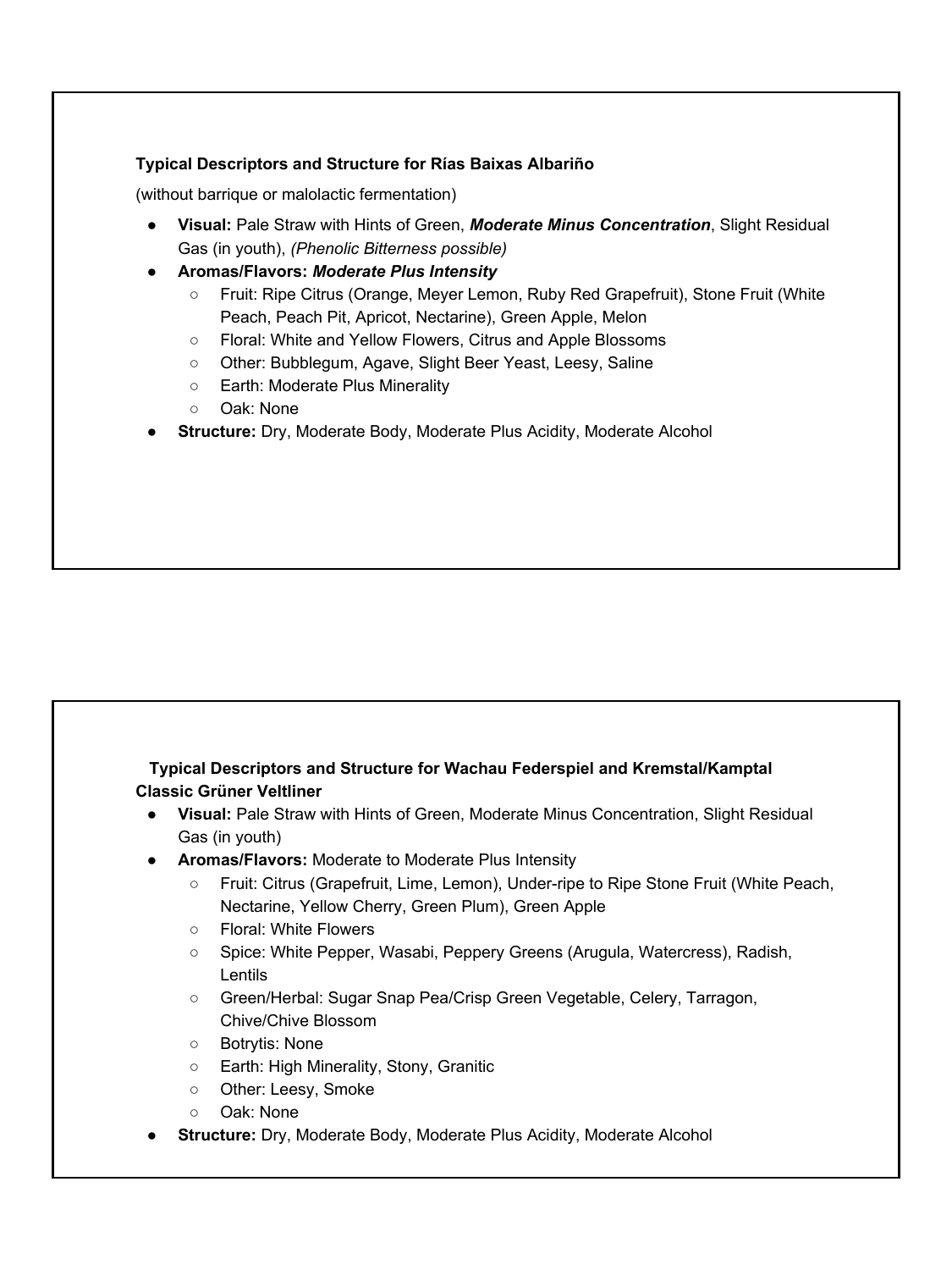

# Côte de Beaune Chardonnay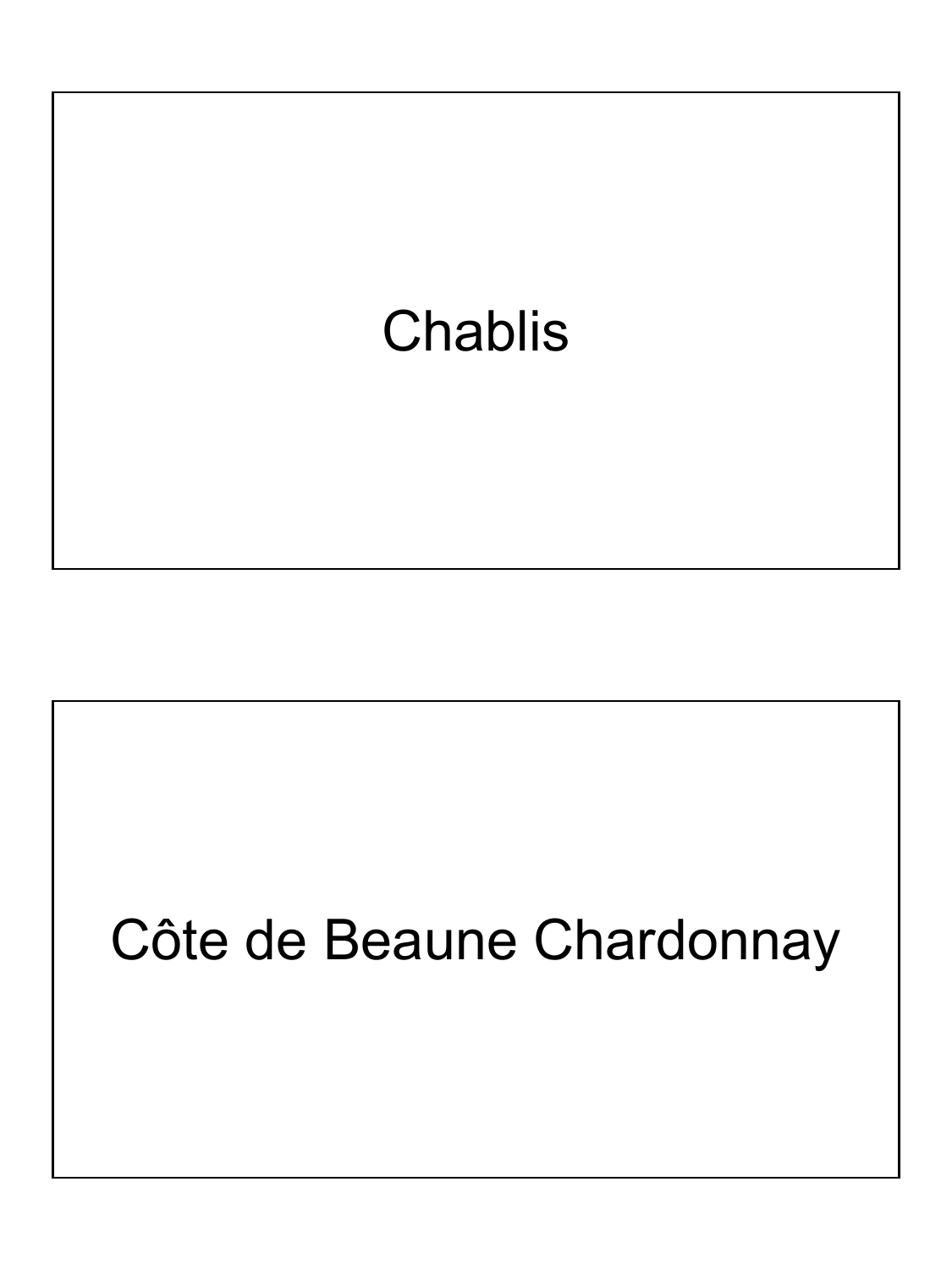### Typical Descriptors and Structure for Chablis

- Visual: Pale Straw/Straw with Hints of Green, Moderate Concentration
- Aromas/Flavors: Moderate Intensity
	- Fruit: Tart to Just Ripe Tree Fruit (Green Apple, Yellow Apple, Green Pear), Citrus (Lemon)
	- Sulphuric Note (especially in youth): Flint, Burnt Match, Slight Cabbage
	- Oxidative Notes (if neutral barrels are employed): Hazelnut, Almond, Cheese Rind
	- Floral: Faint White Flowers, Apple Blossoms, Hawthorne, Acacia
	- Earth: High Minerality, Stony, Chalk, Saline/Seaspray, Oyster Shell, Button Mushroom
	- Oak: None or Neutral Barrel
- **Structure:** Bone Dry to Dry, Moderate to Moderate Plus Body, Moderate Plus to High Acidity, Moderate to Moderate Plus Alcohol

# Typical Descriptors and Structure for Côte de Beaune Chardonnay

- Visual: Straw to Yellow/Pale Gold, Moderate to Moderate Plus Concentration
- Aromas/Flavors: Moderate to Moderate Plus Intensity
	- Fruit: Tree Fruits (Green/Yellow Apple, Pear, Quince), Citrus (Lemon), Melon, Stone Fruit (White Peach, Yellow Cherry)
	- Sulphuric Note (especially in youth): Flint, Burnt Match, Slight Cabbage
	- Oxidative Notes: Almond, Hazelnut, Cheese Rind
	- Malolactic Notes: Slight Butter, Crème Fraiche/Sour Cream
	- Floral: White Flowers, Acacia, Hawthorne, Honeysuckle, Apple Blossoms
	- Other: Slight Spice, Slight Savory Herbs
	- Earth: Moderate to High Minerality, Limestone, Button Mushroom
	- Oak: Low to High Use of New French Oak, Toffee, Salted Caramel, Butterscotch, Sweet Baking Spices, Cinnamon, Toast, Smoke
	- Bottle Age Aromas: Truffle, Honey, Nut
- **Structure:** Dry, Moderate to Full Body, Moderate Plus to High Acidity, Moderate to Moderate Plus Alcohol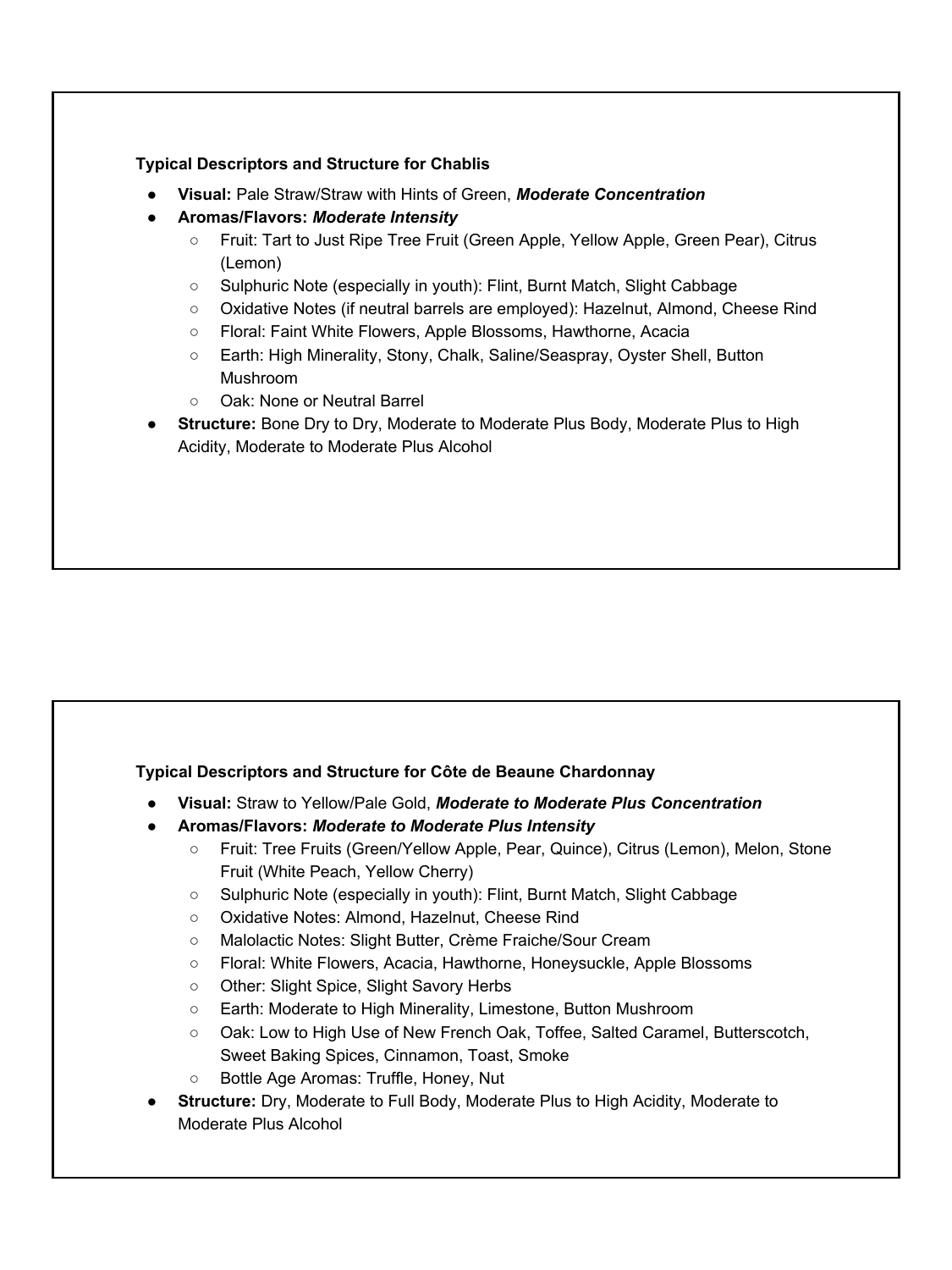# Oaky California Chardonnay

# Vouvray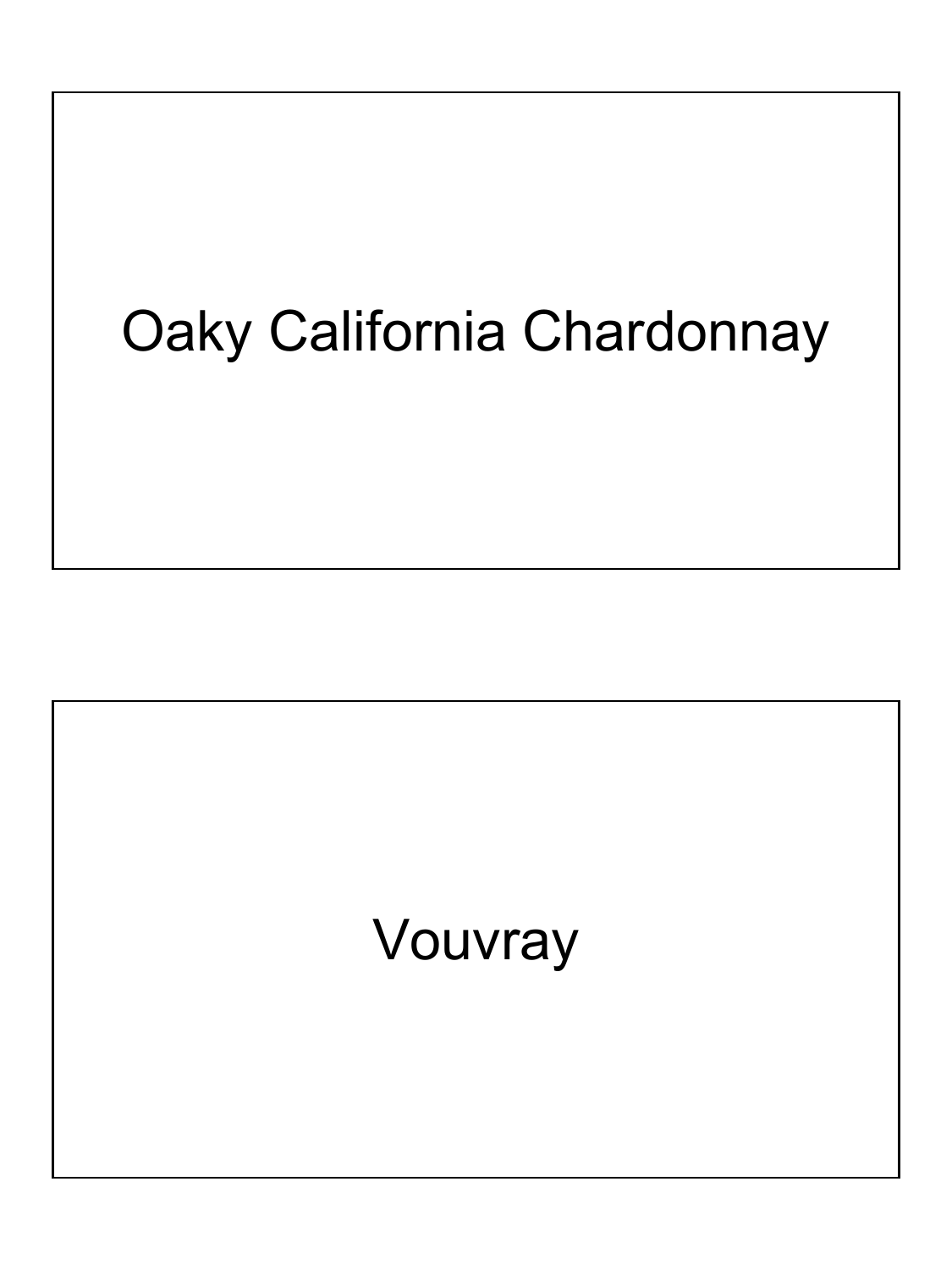# Typical Descriptors and Structure for Oak-Driven California Chardonnay

- Visual: Yellow/Pale Gold, Moderate Plus Concentration
- Aromas/Flavors: Moderate to Moderate Plus Intensity
	- Fruit: Ripe Tree Fruits (Yellow Apple, Baked Pear), Ripe Citrus (Meyer Lemon), Ripe Apricot, Tropical Fruits (Ripe Pineapple, Mango), Melon
	- Floral: White Flowers, Apple Blossoms, Honeysuckle
	- Oxidative Notes: Hazelnut, Almond
	- Malolactic Notes: Butter, Yogurt, Crème Fraiche/Sour Cream
	- Other: Sweet/Canned Corn
	- Earth: Low Minerality, Slight Limestone
	- Oak: Moderate to High Use of New French Oak, Toffee, Salted Caramel, Butterscotch, Sweet Baking Spices, Vanilla, Pie Crust, Toast
- **Structure:** Dry (may have slight residual sugar), Moderate Plus to Full Body, Moderate Acidity, Moderate Plus to High Alcohol

### Typical Descriptors and Structure for Vouvray Sec/Demi-Sec

- Visual: Pale Straw/Straw with Hints of Green, Moderate Concentration
- Aromas/Flavors: Moderate to Moderate Plus Intensity
	- Fruit: Tree Fruit (Green/Golden/Oxidized Apple, Quince, Yellow Pear), Citrus (Tangerine, Orange, Lemon), Demi-Sec examples may also reveal Melon and Tropical Fruit Notes
	- Sulphuric Note (in youth)
	- Oxidative Notes: Slight Bruised Apple, Bitter Nut, Almond, Cheese Rind/Soft Cheese
	- Floral: Orange Blossoms, Jasmine, Honeysuckle, Fragrant White Flowers
	- Herbal: Chamomile/Herbal Tea, Medicinal Notes, Dandelion Greens, Wasabi, Savory Herbs, Tree Bark
	- Botrytis (possible): Honey (particularly with Bottle Age), Ginger, Marmalade
	- Other: Wet Wool, Lanolin
	- Earth: Moderate Plus to High Minerality, Damp Straw, Limestone/Tuffeau, Wet Stones, White Mushroom
	- Oak: None or Neutral Cask
- Structure: Dry to Off Dry (dry examples typically have slight RS), Moderate Body, High Acidity, Moderate Minus to Moderate Alcohol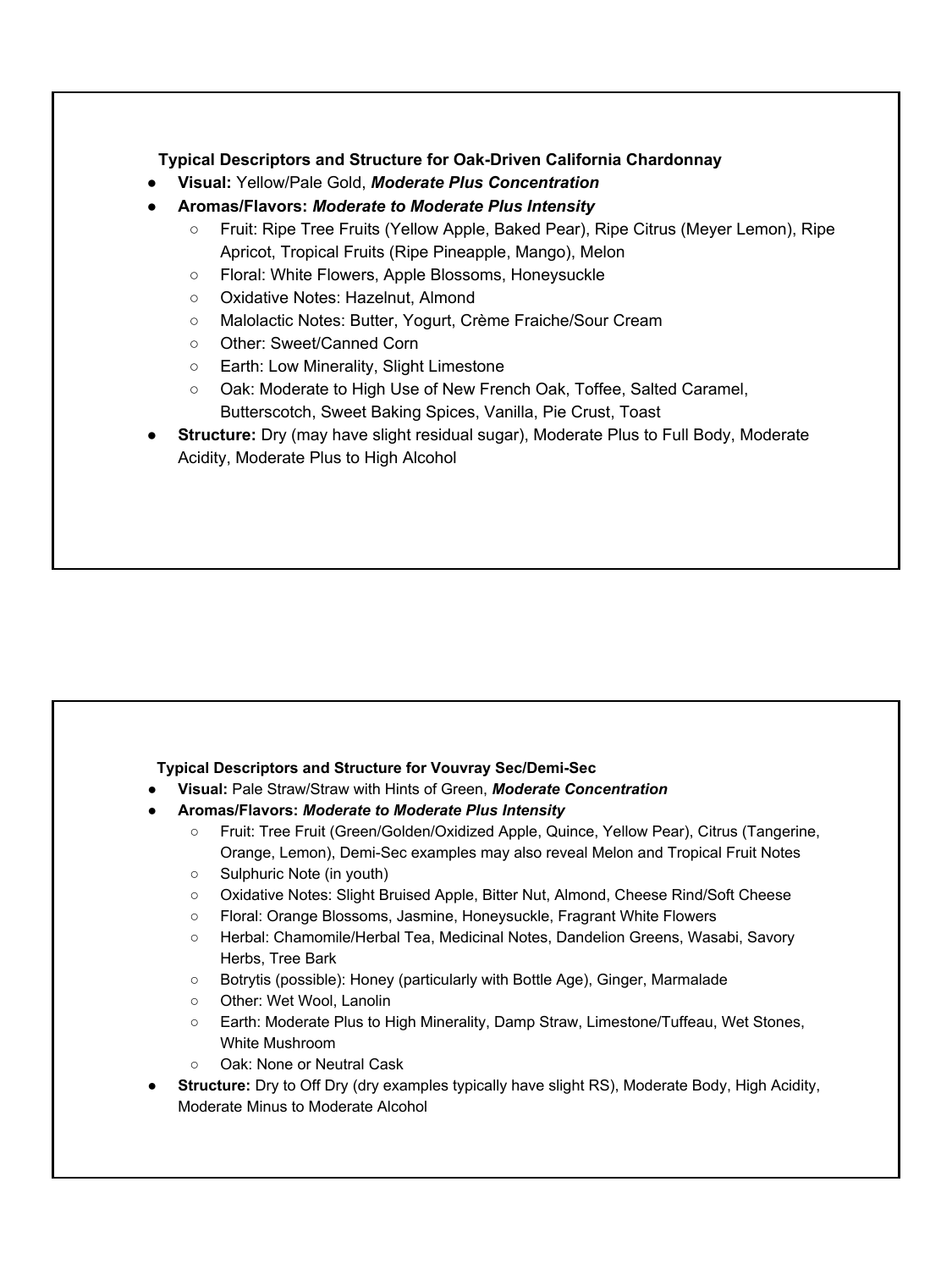# **Savennières**

# Gewürztraminer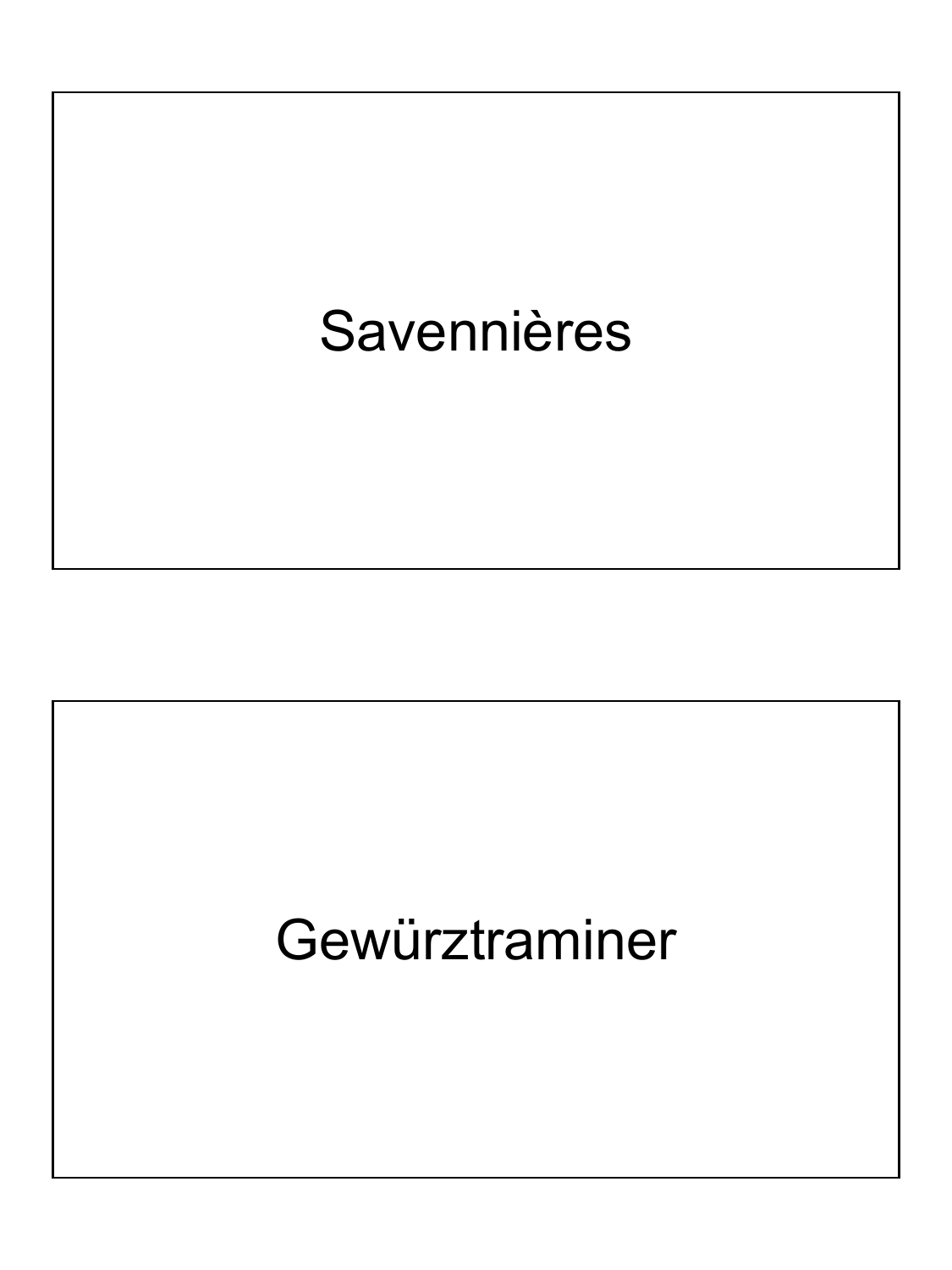### Typical Descriptors and Structure for Savennières

- Visual: Pale Yellow/Gold, Moderate Plus Concentration
- Aromas/Flavors:(Guildsomm Didn't Provide, Fill one in when you feel confident)
	- Fruit: Tree Fruit (Green/Golden/Oxidized Apple, Quince, Yellow Pear), Citrus (Tangerine, Bergamot, Lemon), Dried Apricot
	- Oxidative Notes: Bruised/Rotten Apple, Cider, Bitter Nut, Almond/Marzipan, Pistachio, Cheese Rind/Soft Cheese (overall the character of classic Savennières tends to be more oxidative than Vouvray)
	- Floral: Honeysuckle, Jasmine, White Flowers
	- Herbal: Chamomile/Herbal Tea, Medicinal Notes, Dandelion Greens, Wasabi, Savory Herbs, Tree Bark
	- Botrytis (possible): Honey (particularly with bottle age), Saffron, Ginger, Marmalade
	- Other: Wet Wool, Lanolin
	- Earth: Moderate Plus to High Minerality, Damp Straw, Schist, Wet Stones, White Mushroom
	- Oak: None or Neutral Cask
- Structure: Dry, Moderate Plus to Full Body, High Levels of Extract, High Acidity, Moderate Plus to High Alcohol

# Typical Descriptors and Structure for Alsatian Gewurztraminer

- Visual: Yellow/Gold, Moderate Plus to High Concentration
- Aromas/Flavors: High (Heady) Intensity
	- Fruit: Tropical Fruit (Lychee, Pineapple, Tropical Fruit Punch), Ripe Stone Fruit (Peach Jam, Dried Apricot), Citrus (Orange Marmalade, Grapefruit Pith)
	- Floral: Roses, Floral Perfume
	- Spice: Cinnamon, Clove, Gingerbread, Musk, Potpourri, Exotic Spices
	- o Other: Honey, Bergamot Oil, Face Lotion/Perfumed Hand Soap
	- Earth: Moderate to Moderate Plus Minerality
	- Oak: None or Neutral Cask
- **Structure:** Dry to Off Dry, Moderate Plus to Full-Body, Moderate Acidity, Moderate Plus to High Alcohol, Phenolic Bitterness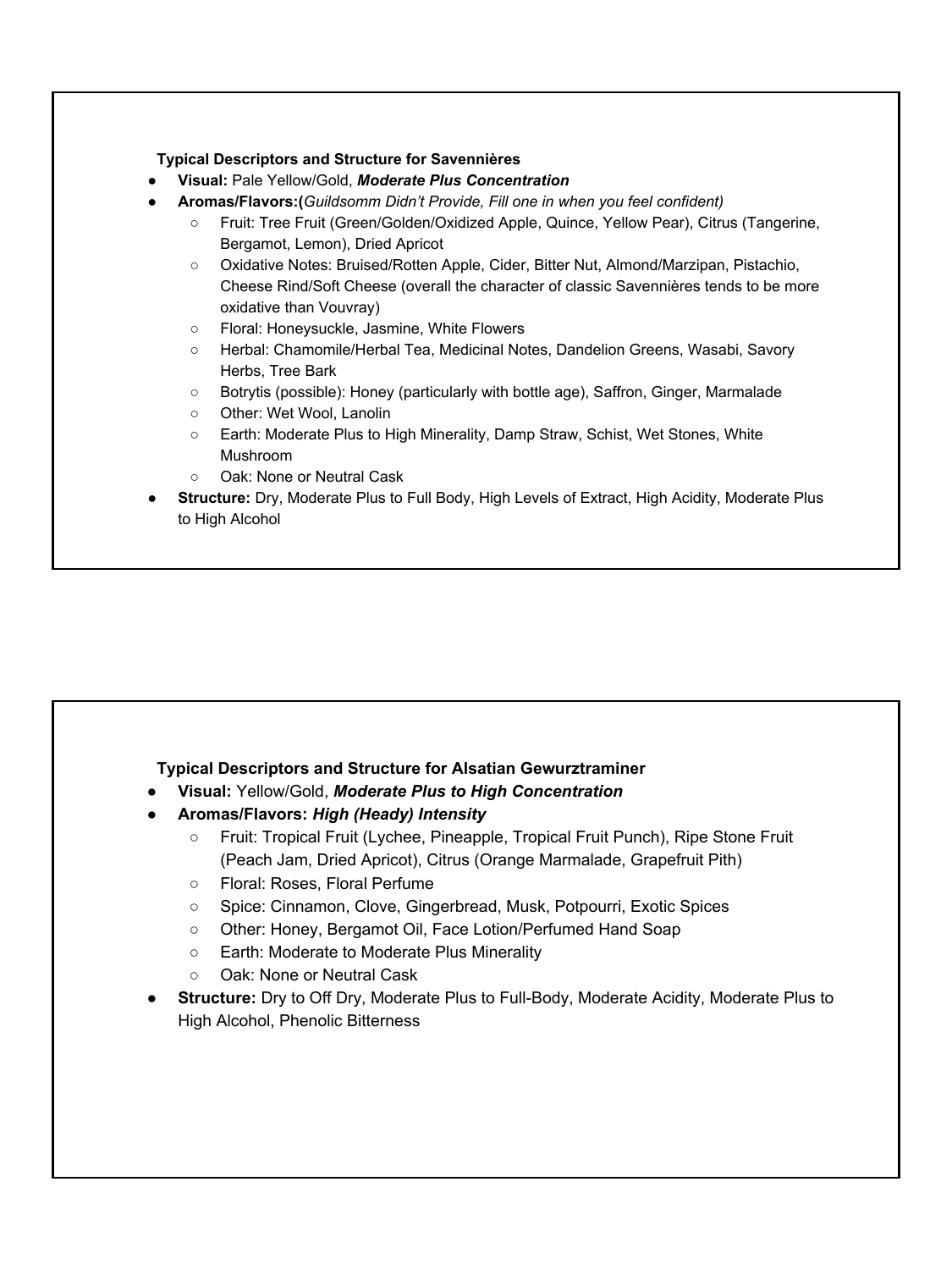

( Wachau Smaragd and Kremstal/Kamptal Reserve)

# Alsace Pinot Gris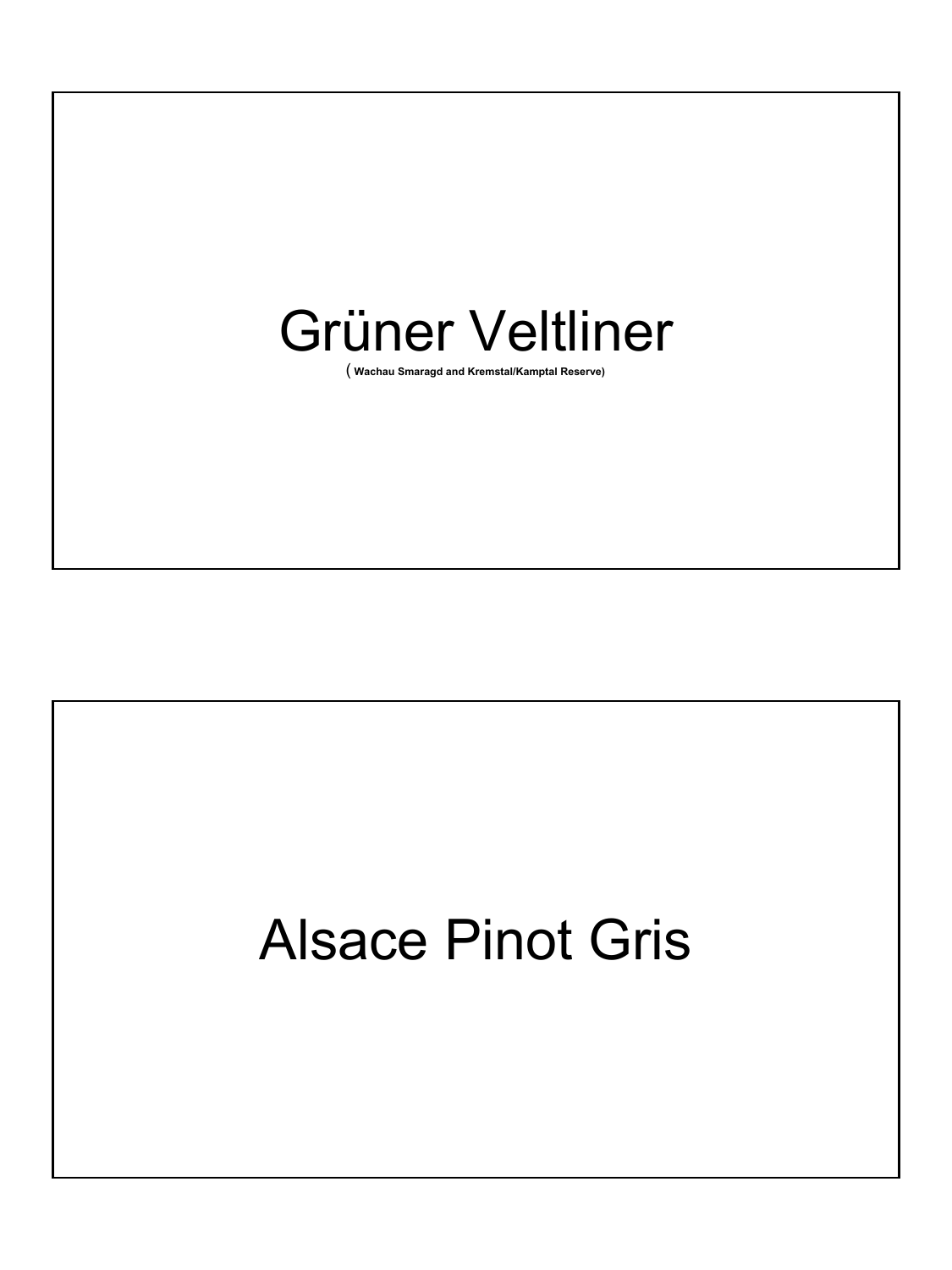# Typical Descriptors and Structure for Wachau Smaragd and Kremstal/Kamptal Reserve Grüner Veltliner

- **Visual:** Straw with Hints of Green, Moderate to Moderate Plus Concentration
- Aromas/Flavors: Moderate Plus Intensity of Aromas
	- Fruit: Citrus (Grapefruit, Lemon, Lime, Orange), Ripe Stone Fruit (Peach, Apricot, Yellow Cherry, White Plum), Red/Yellow Apple, Slight Dried and/or Tropical Fruit Character
	- Floral: White Flowers
	- Spice: White Pepper, Wasabi, Radish, Lentils
	- Green/Herbal: Slight Chive, Tarragon, Sage
	- Slight Oxidation: Blanched Almond, Nut
	- Botrytis: Slight Ginger, Honey, Saffron
	- Earth: Moderate to High Minerality, Stony, Granitic
	- Other: Leesy, Smoke
	- Oak: None or Neutral Large Cask
- **Structure:** Dry, Moderate Plus Body, Moderate Plus Acidity, Mod. Plus to High Alcohol

### Typical Descriptors and Structure for Alsatian Pinot Gris

- Visual: Yellow/Pale Gold (possibly with slight copper and pink tones), Moderate to Moderate Plus Concentration
- Aromas/Flavors: Moderate to Moderate Plus Intensity
	- Fruit: Stone Fruit (Apricot, Yellow Peach), Candied Citrus (Meyer Lemon, Orange), Ripe Tree Fruit (Baked Apple, Quince), Tropical Notes (Pineapple), Banana/Banana Peel
	- Floral: Faint White Flowers, Apple Blossoms, Honeysuckle
	- Spice: Exotic Spices, Musk, Cinnamon
	- Botrytis: Honey, Ginger
	- Other: Beeswax, Damp Cellar, Nutty, Bitter Almond
	- Earth: Moderate to High Minerality, Mushroom/Forest Floor
	- Oak: Large Neutral Oak Casks
- **Structure:** Dry to Medium Sweet, Moderate Plus Body, Moderate to Moderate Plus Acidity, Moderate Plus Alcohol, Phenolic Bitterness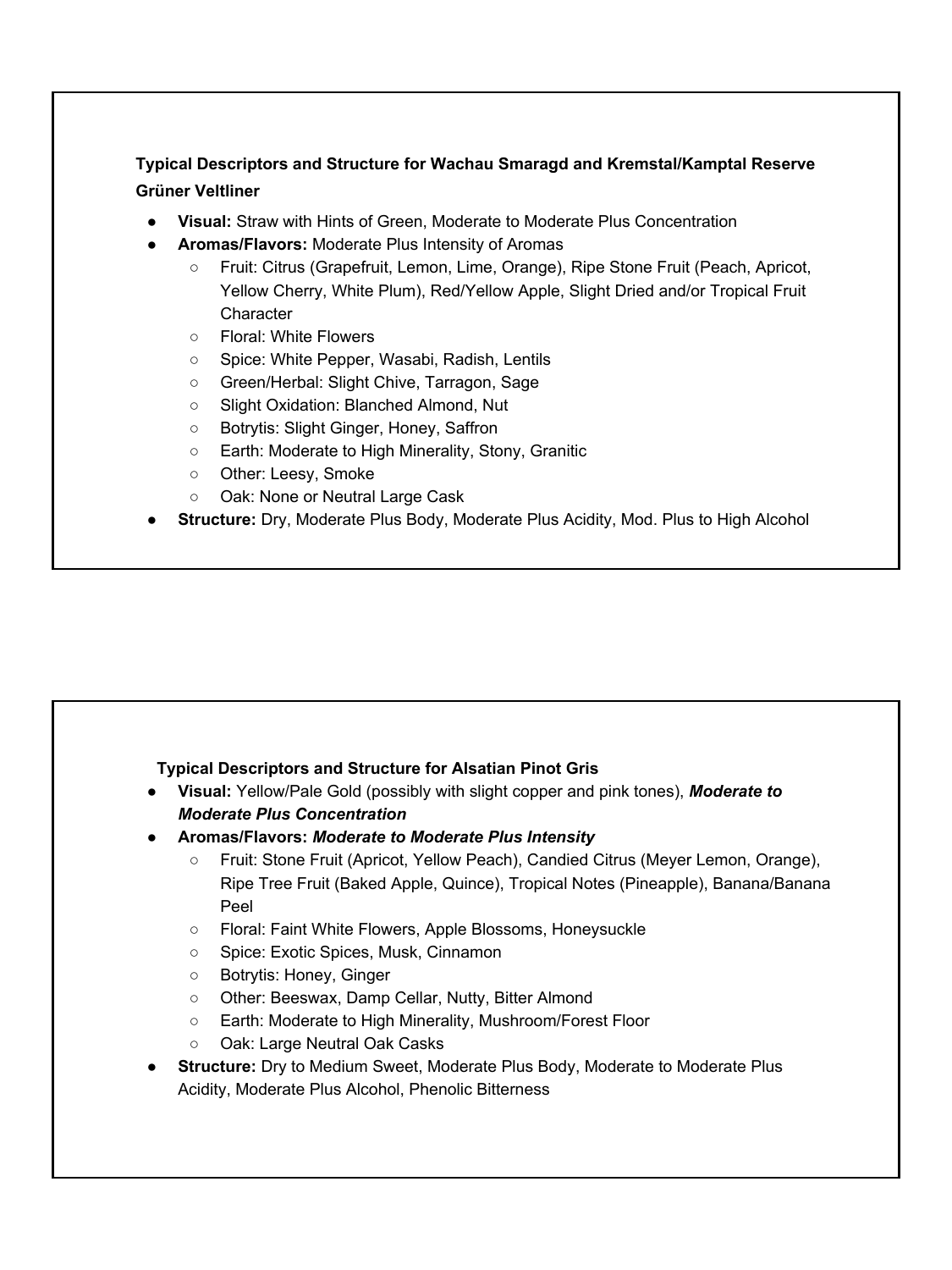# Italian Pinot Grigio

# Mosel Kabinett Riesling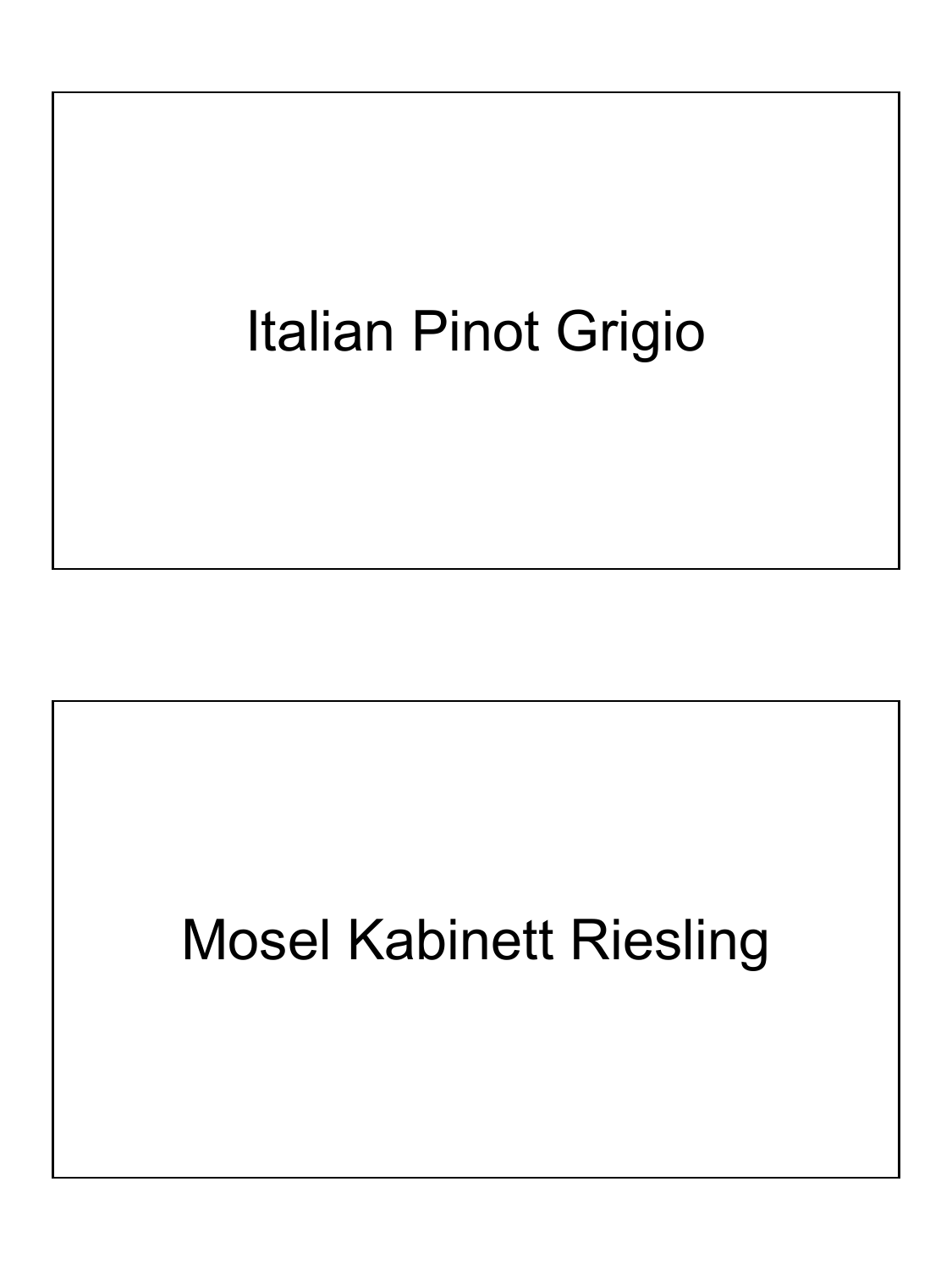### Typical Descriptors and Structure for Italian Pinot Grigio

(basic commercial examples)

- Visual: Pale Straw with Hints of Green (possibly with slight copper and pink tones), Moderate Concentration
- Aromas/Flavors: Moderate Intensity
	- Fruit: Citrus (Lemon), Tree Fruit (Red and Yellow Apple), Creamy Stone Fruit (White Peach, Nectarine), Melon
	- Floral: White and Yellow Flowers
	- Herbal: Watercress/Arugula
	- Other: Peanut Shell, Lager Yeast/Stale Beer
	- Earth: Moderate to Moderate Plus Minerality, Stone/Chalk, Ashen Notes, Saline
	- Oak: None
- **Structure:** Dry, Moderate Body, Moderate Plus Acidity, Moderate Alcohol, Slight Phenolic **Bitterness**

# Typical Descriptors and Structure for Mosel Kabinett Riesling

- Visual: Brilliant, Watery White with Hints of Green, Low Concentration
- Aromas/Flavors: High Intensity
	- Fruit: Tart Tree Fruits (Green Apple, Bosc Pear, Quince), Citrus/Citrus Peel (Lemon, Lime, Grapefruit), Stone Fruit (White Peach, White Plum, Nectarine), Blackcurrant
	- Sulphuric Note (in youth)
	- Floral: White Flowers, Jasmine, Fruit Tree Blossoms
	- Other: Slight Smoke, Candlewax, Panna Cotta/Meringue, Slight Petrol
	- Earth: High Minerality, Slate, Crushed Rock
	- Oak: None or Large Neutral Cask
	- Bottle Age Aromas: Honey, Petrol, Paraffin
- Structure: Off Dry, Light Body, High Acidity, Low Alcohol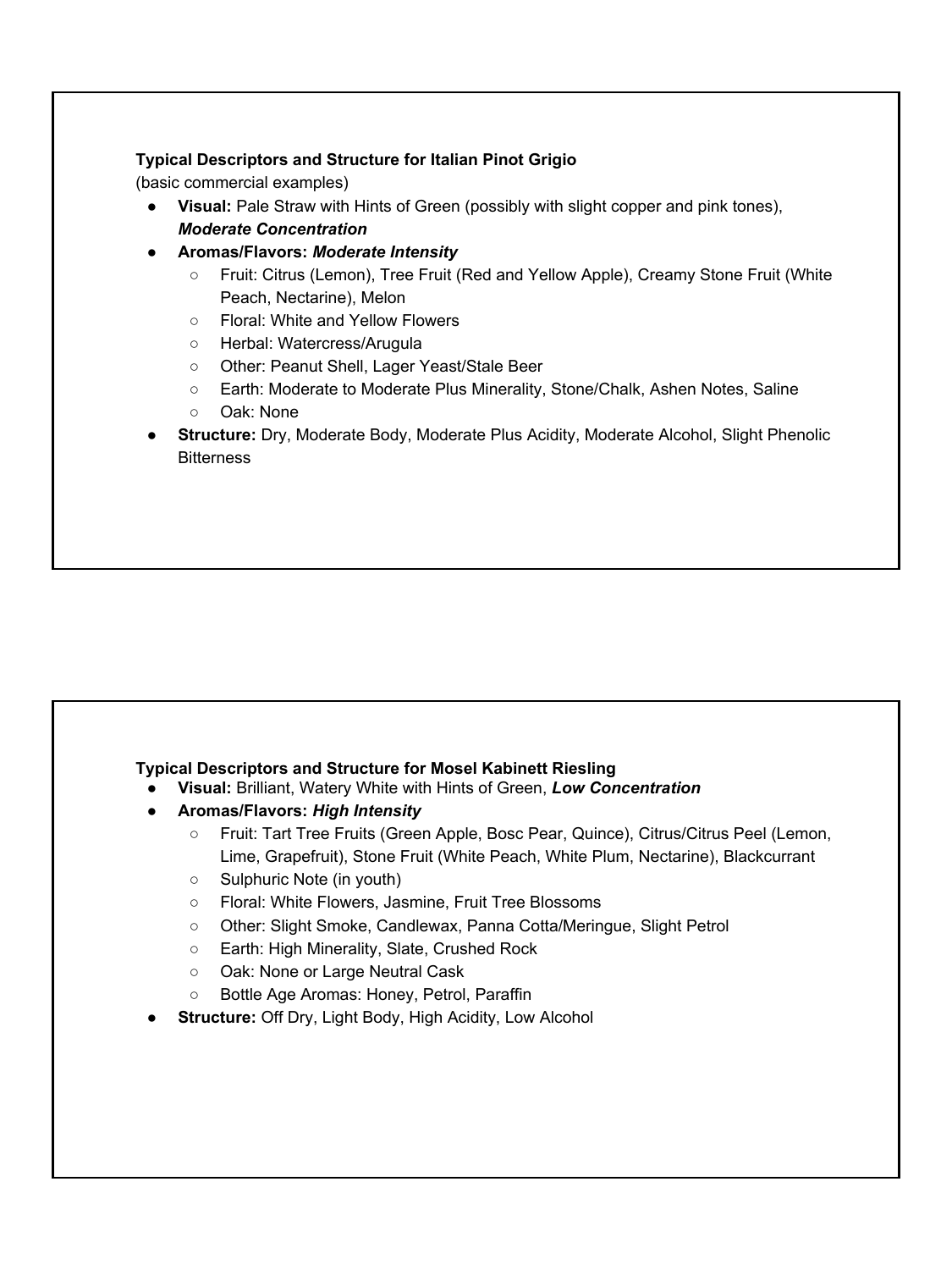# Rheingau Spätlese Riesling

# Alsace Riesling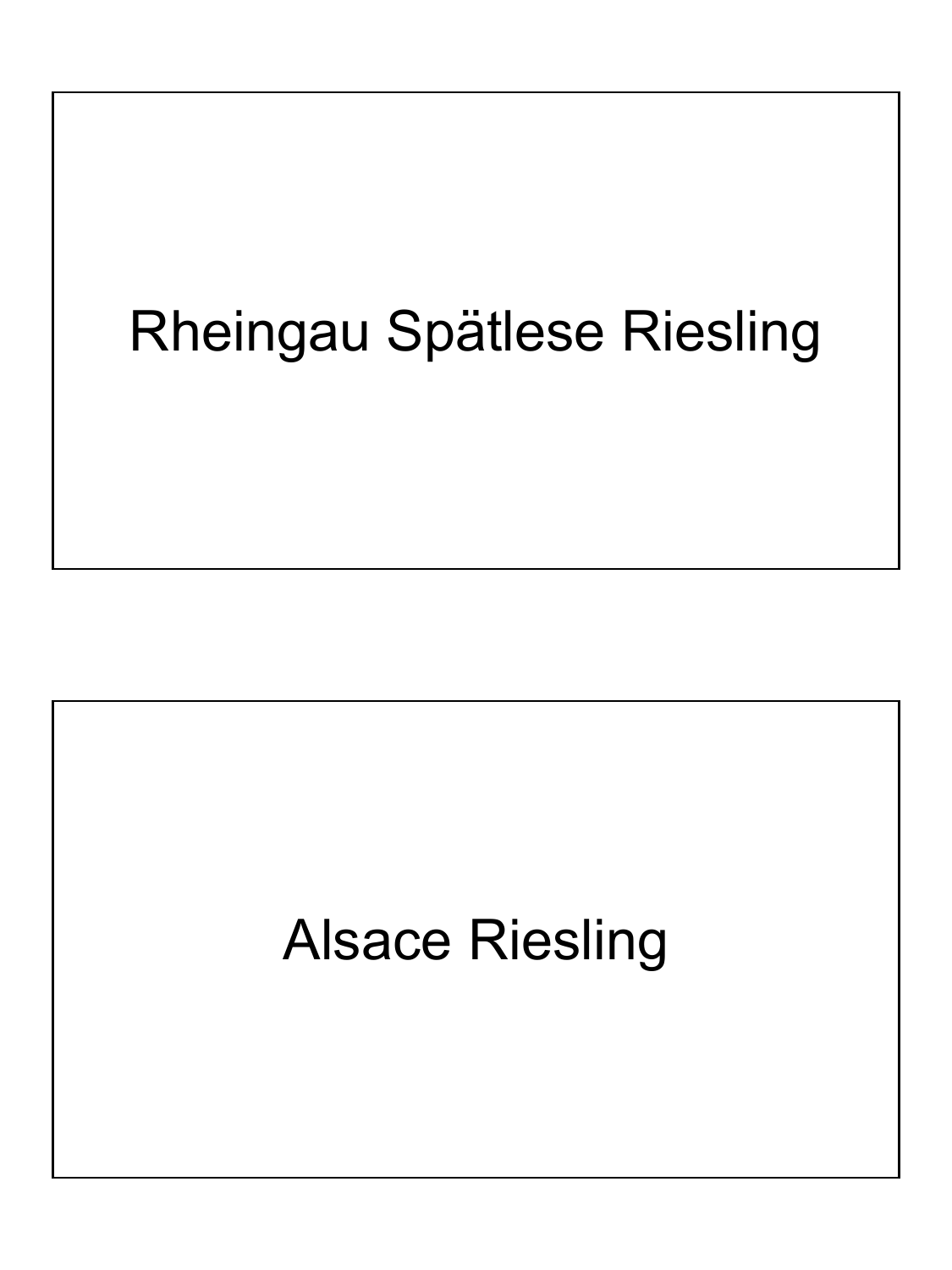### Typical Descriptors and Structure for Rheingau Spätlese

- Visual: Star-Bright, Straw with Hints of Pale Gold and Green, Moderate Concentration
- Aromas/Flavors: High Intensity
	- Fruit: Ripe Tree Fruits (Yellow Apple, Pear, Quince), Fresh Citrus/Citrus Peel (Grapefruit, Orange, Meyer Lemon), Stone Fruits (Nectarine, White Peach, Apricot, Cherry), Melon
	- Sulphuric Note (in youth)
	- Floral: White Flowers, Wildflowers, Honeysuckle, Jasmine, Fruit Tree Blossoms
	- Botrytis: Ginger, Honey, Saffron
	- Slight Herbal/Spice: Lemongrass
	- Other: Slight Smoke, Candlewax, Panna Cotta/Meringue, Slight Petrol
	- Earth: High Minerality, Granite, Slate, Crushed Rock
	- Oak: None or Large Neutral Cask
	- Bottle Age Aromas: Honey, Petrol, Paraffin, Herbs (Marjoram, Spearmint)
- **Structure:** Off Dry to Medium Sweet, Moderate Minus Body, High Acidity, Moderate Minus Alcohol

### Typical Descriptors and Structure for Dry Alsace Riesling

- Visual: Yellow/Gold with Hints of Green, Moderate Plus Concentration
- Aromas/Flavors: High Intensity
	- Fruit: Ripe and Cooked Tree Fruits (Yellow Apple, Baked Pear, Quince), Citrus (Lemon, Citronella, Grapefruit), Stone Fruit (Yellow Peach, Stewed Apricot), Tropical Fruit (Pineapple), Banana/Banana Peel
	- Sulphuric Note (in youth)
	- Floral: White Flowers, Honeysuckle, Jasmine
	- Botrytis: Ginger, Honey, Saffron
	- Spice: Cardamom, Anise, Fennel
	- Other: Smoke, Candlewax, Slight Petrol
	- Earth: High Minerality, White Mushroom
	- Oak: None or Large Neutral Cask
	- Bottle Age Aromas: Honey, Petrol, Paraffin, Marzipan, Browned Toast
- **Structure:** Dry, Moderate to Moderate Plus Body, High Acidity, Moderate Plus to High Alcohol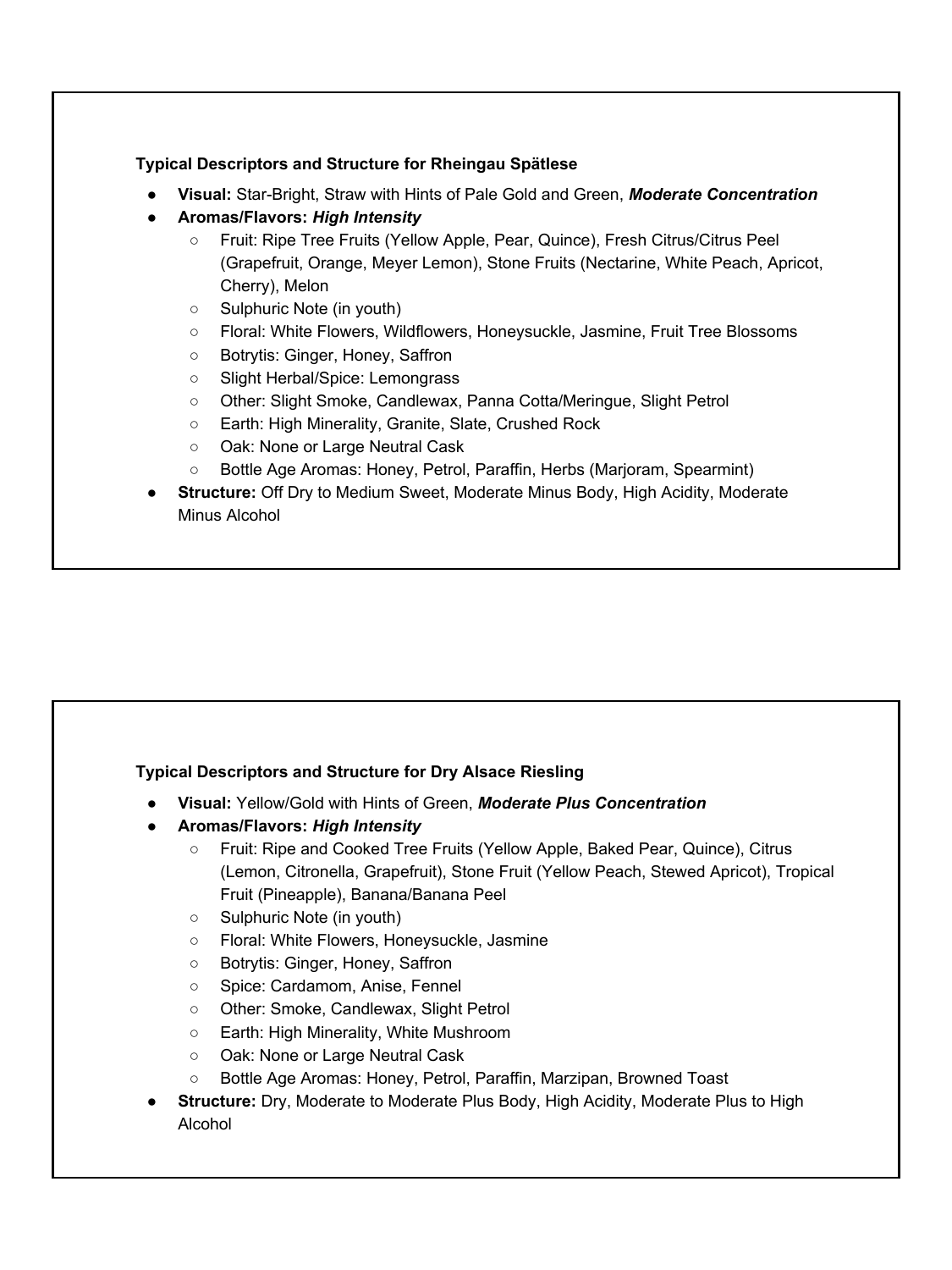# Clare/Eden Valley Riesling

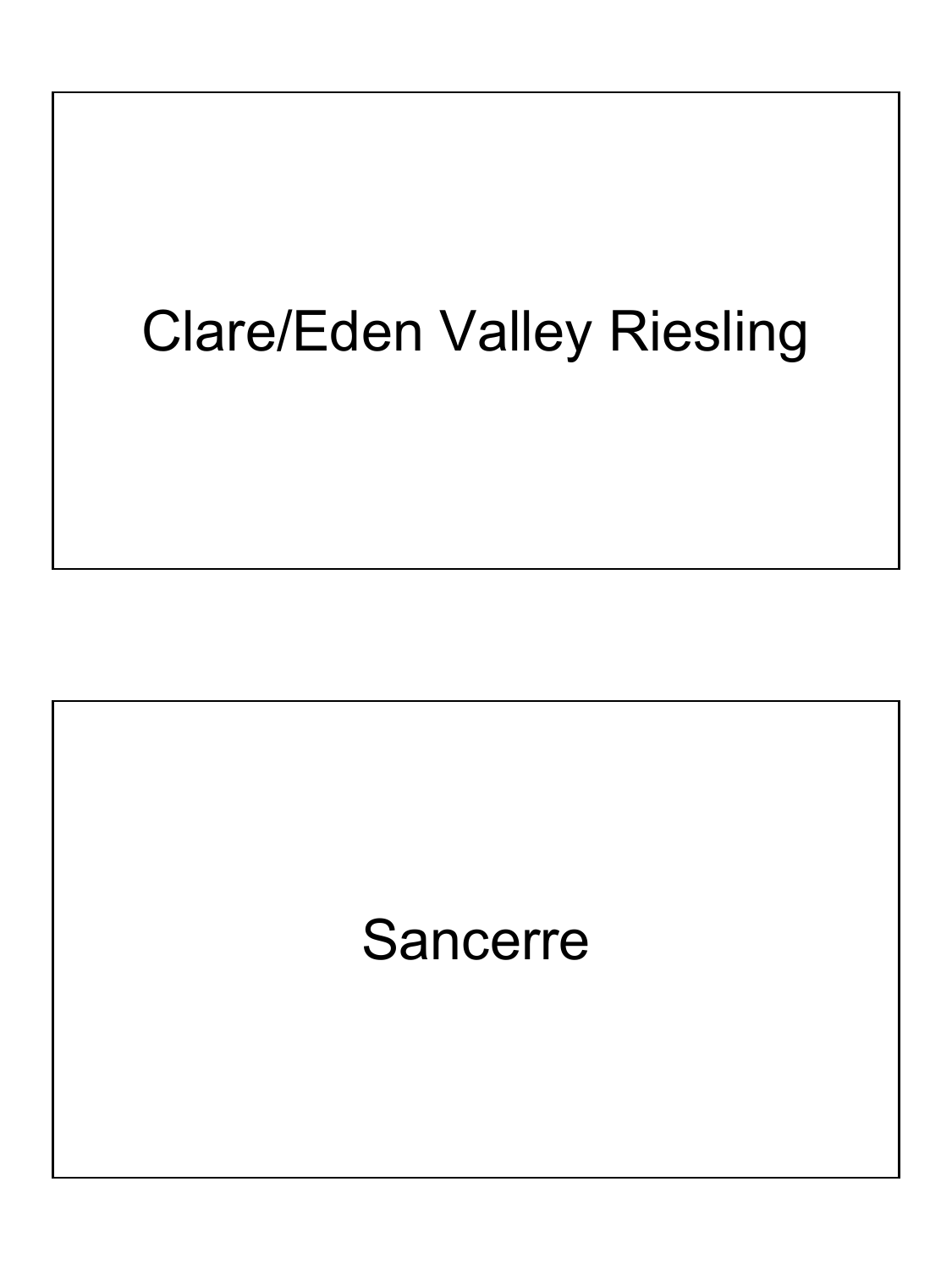### Typical Descriptors and Structure for Clare Valley/Eden Valley Riesling

- Visual: Pale Straw with Hints of Gold and Green, Moderate Concentration
- Aromas/Flavors: High Intensity
	- Fruit: Ripe Citrus (Lime, Lime Candy, Lemon), Stone Fruit (White Peach, White Nectarine), Tart Tree Fruit (Green Apple), Slight Tropical Fruit (Passion Fruit, Guava)
	- Sulphuric Note (in youth)
	- Floral: White Flowers, Purple Flowers, Linden/Lime Blossoms, Roses
	- Other: Slight Spice, Kerosene/Petrol, Margarita Salt, "Fresh Tennis Ball"
	- Earth: Moderate to Moderate Plus Minerality, Slate, Steely
	- Oak: None
- **Structure:** Bone Dry to Dry, Moderate to Moderate Plus Body, High Acidity, Moderate to Moderate Plus Alcohol

### Typical Descriptors and Structure for Sancerre

- Visual: Pale Straw with Hints of Green, Moderate Concentration
- Aromas/Flavors: Moderate to Moderate Plus Intensity
	- Fruit: Tart Citrus (Grapefruit, Lemon, Lime), Tart Tree Fruit (Green Apple, Green Pear), Gooseberry, Under-ripe Stone Fruit (White Peach), Slight Tropical Fruit (Kiwi, Passion Fruit)
	- Floral: Faint White Flowers, Citrus Blossoms
	- Herbal/Green/Pyrazine: Cut Grass, Green Bell Pepper, Blackcurrant Bud, Box Tree, Nettles, Tarragon
	- Earth: High Minerality, Wet Stones, Chalk, Crushed Rocks
	- Oak: None or Neutral Oak Casks
- Structure: Dry, Moderate Body, High Acidity, Moderate to Moderate Plus Alcohol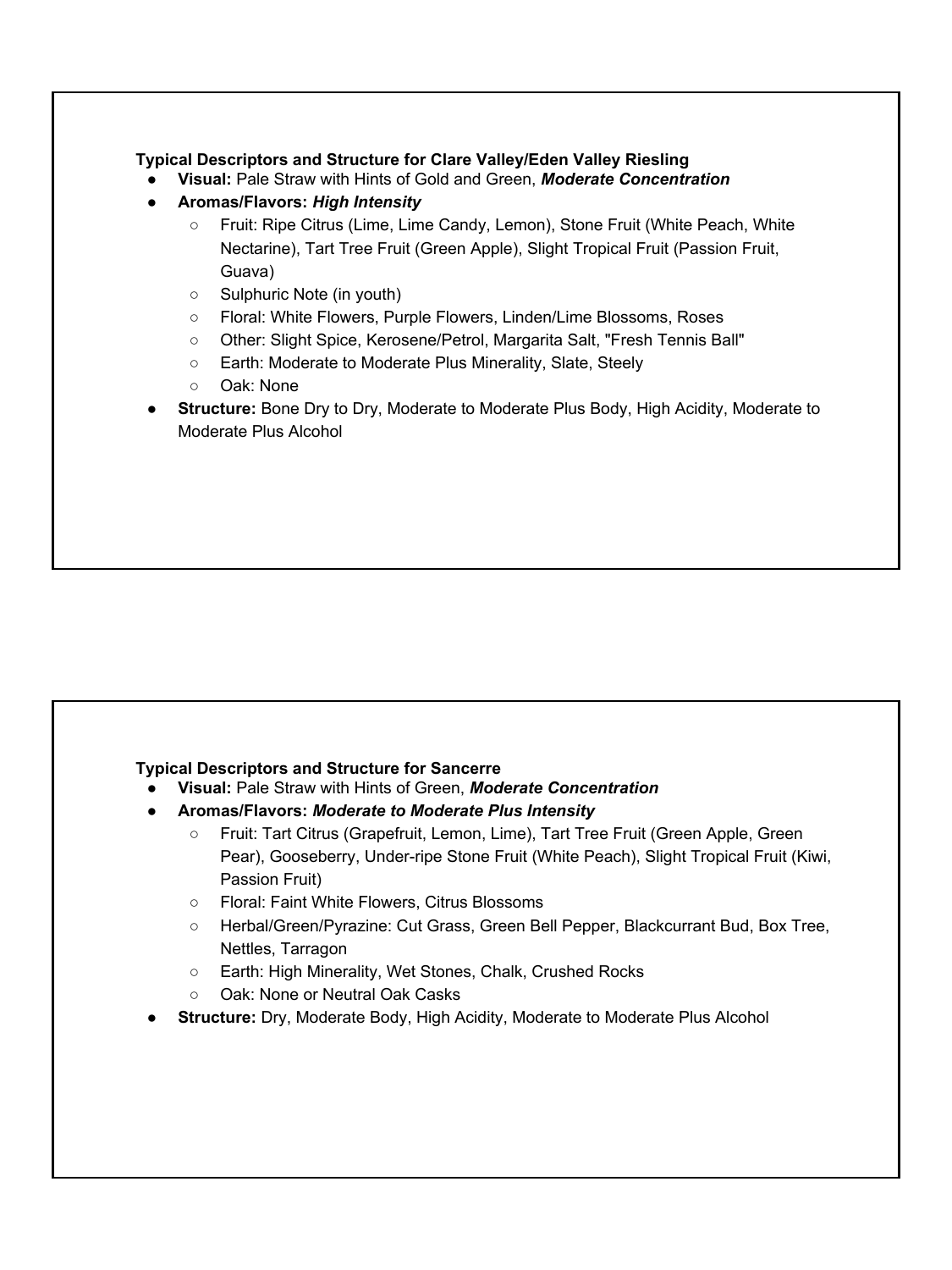# Marlborough Sauvignon Blanc

# Napa/Sonoma Sauvignon Blanc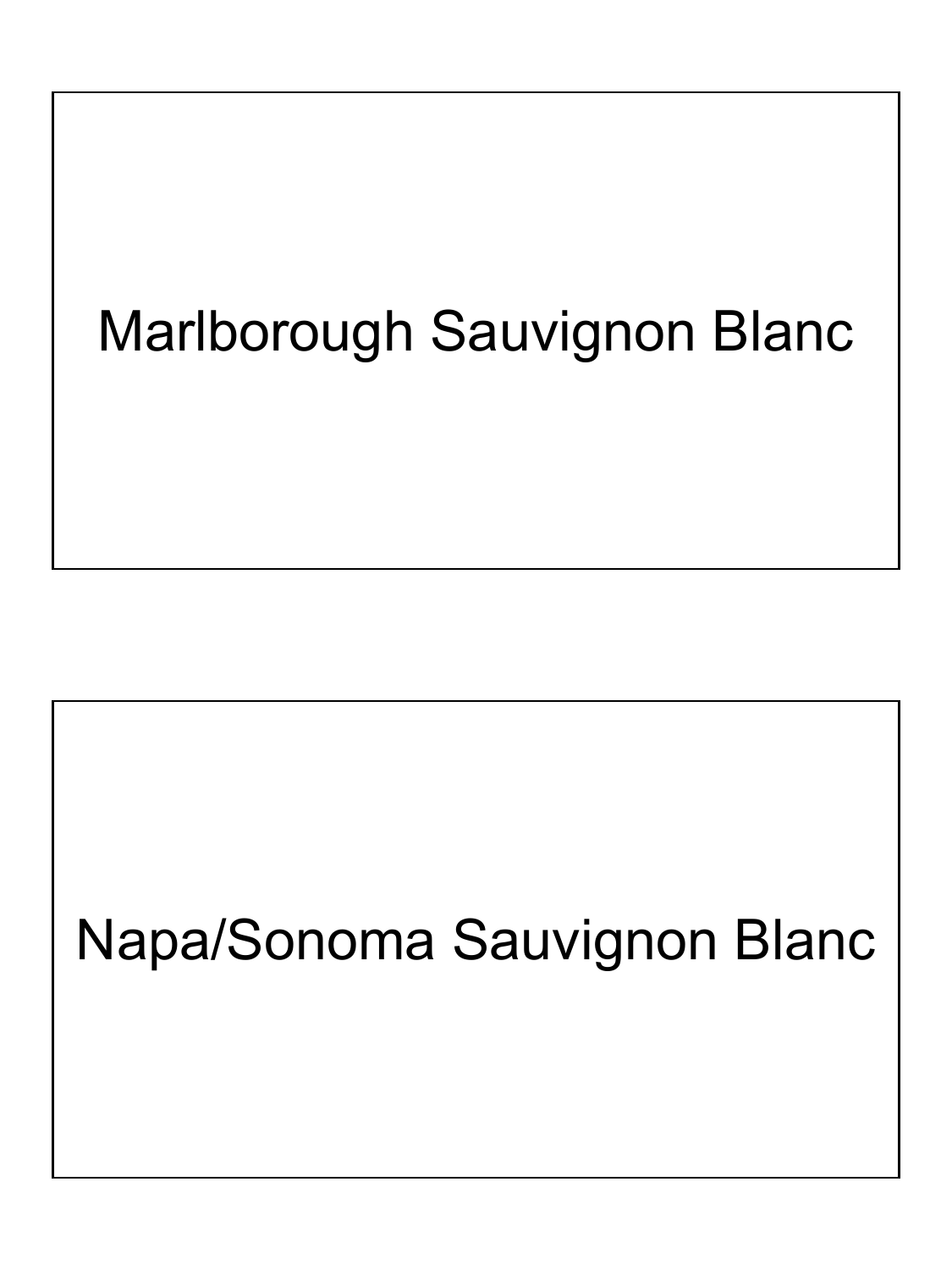### Typical Descriptors and Structure for Marlborough Sauvignon Blanc

- Visual: Pale Straw with Hints of Green, Moderate Concentration
- Aromas/Flavors: High Intensity
	- Fruit: Citrus (Grapefruit, Lemon, Lime), Melon, Gooseberry, Tropical Fruit (Passion Fruit, Guava, Pineapple)
	- Floral: Faint White Flowers, Citrus Blossoms
	- Herbal/Green/Pyrazine: Cut Grass, Asparagus, Canned Pea, Green Bell Pepper, Jalapeño, Blackcurrant Bud, Rhubarb
	- Earth: Low to Moderate Minerality, Wet Sand, Chalk
	- Oak: None
- **Structure:** Dry, Moderate Body, High Acidity, Moderate to Moderate Plus Alcohol

### Typical Descriptors and Structure for Napa/Sonoma Sauvignon Blanc

- Visual: Straw with Hints of Green and Gold, Moderate Concentration
- Aromas/Flavors: Moderate Plus Intensity, Less Pronounced Varietal Character
	- Fruit: Ripe Citrus Fruit (Ruby Red Grapefruit, Lemon, Mandarin Orange, Lime), Tropical Fruit (Passion Fruit, Guava, Kiwi), Ripe Tree and Stone Fruit (Red Apple, White Peach, Nectarine), Melon
	- Floral: White Flowers, Citrus Blossoms
	- Herbal/Green/Pyrazine: Cut Grass, Celery, Tarragon, Lemongrass
	- Earth: Low to Moderate Minerality
	- Oak: None or Low to Moderate Use of New French Oak (Napa examples with new barrique fermentation and aging may take on aromas and flavors similar to Graves Bordeaux Blanc)
- Structure: Dry, Moderate Plus Body, Moderate Plus to High Acidity, Moderate Plus to High Alcohol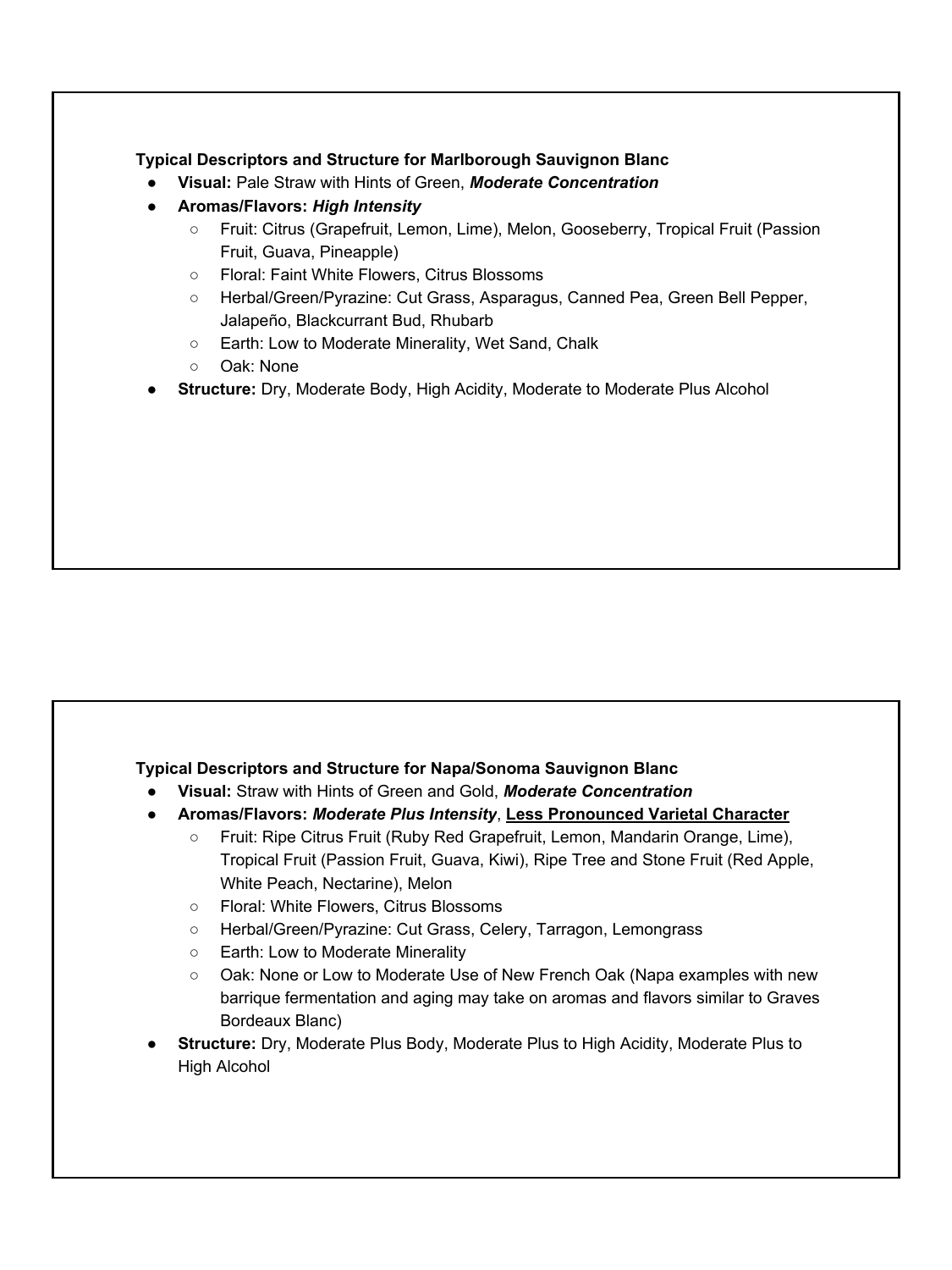# Graves Bordeaux Blanc

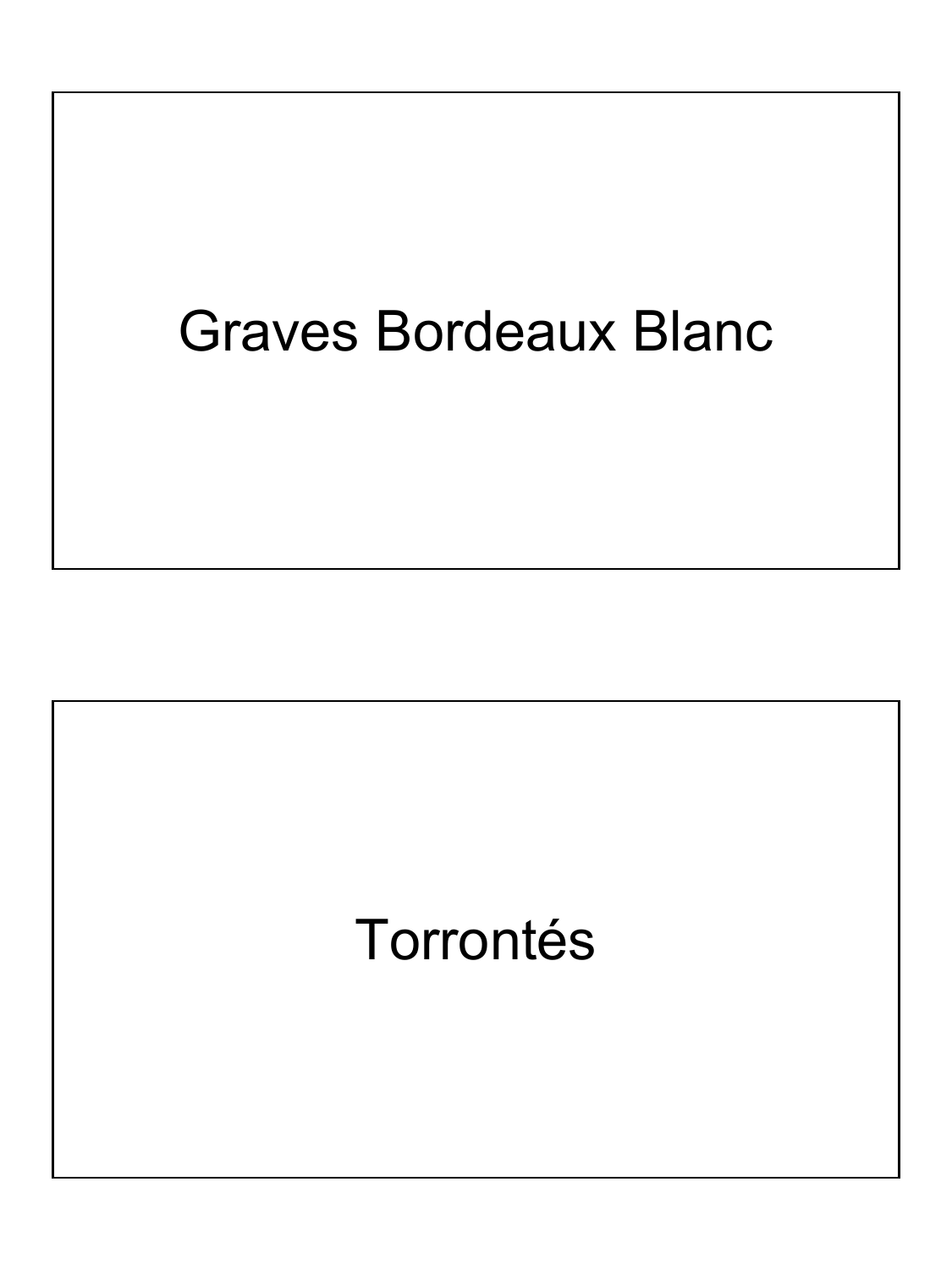### Typical Descriptors and Structure for Graves Bordeaux Blanc

(typically blended with Sémillon)

- Visual: Yellow/Pale Gold Color with Hints of Green, Moderate Plus Concentration
- Aromas/Flavors: Moderate Intensity
	- Fruit: Citrus (Grapefruit, Lemon), Tropical Fruit (Pineapple, Passion Fruit), Tree Fruit (Green Fig, Green/Yellow Apple), Melon, Stone Fruit (Nectarine, Peach, Apricot)
	- Floral: Honeysuckle, Faint White Flowers
	- Herbal/Green/Pyrazine: Cut Grass, Celery Seed/Celery
	- Earth: Gravel, Wet Rocks
	- Other: Beeswax, Lanolin, Cream Soda, Sunflower Seed
	- Oak: Moderate to High (50%) Use of New French Oak, Vanilla, Toast
- **Structure:** Dry, Moderate to Moderate Plus Body, Moderate Plus to High Acidity, Moderate to Moderate Plus Alcohol

# Typical Descriptors and Structure for Salta Torrontés

- Visual: Yellow with Hints of Green, Moderate Plus Concentration
- **Aromas/Flavors:** High Intensity
	- Fruit: Synthetic Grape, Tropical Fruit (Pineapple, Guava, Papaya), Ripe Citrus (Orange, Meyer Lemon), Ripe Stone Fruit (Peach), Melon
	- Floral: Highly Floral/Perfumed, Orange Blossoms, Roses, Jasmine, Geraniums
	- Other: Hand Lotion/Soapy, Potpourri, Slight Musk Spice
	- Earth: Low to Moderate Minerality
	- Oak: None
- **Structure:** Dry, Moderate Plus Body, Moderate Plus Acidity, Moderate Plus to High Alcohol, Possible Phenolic Bitterness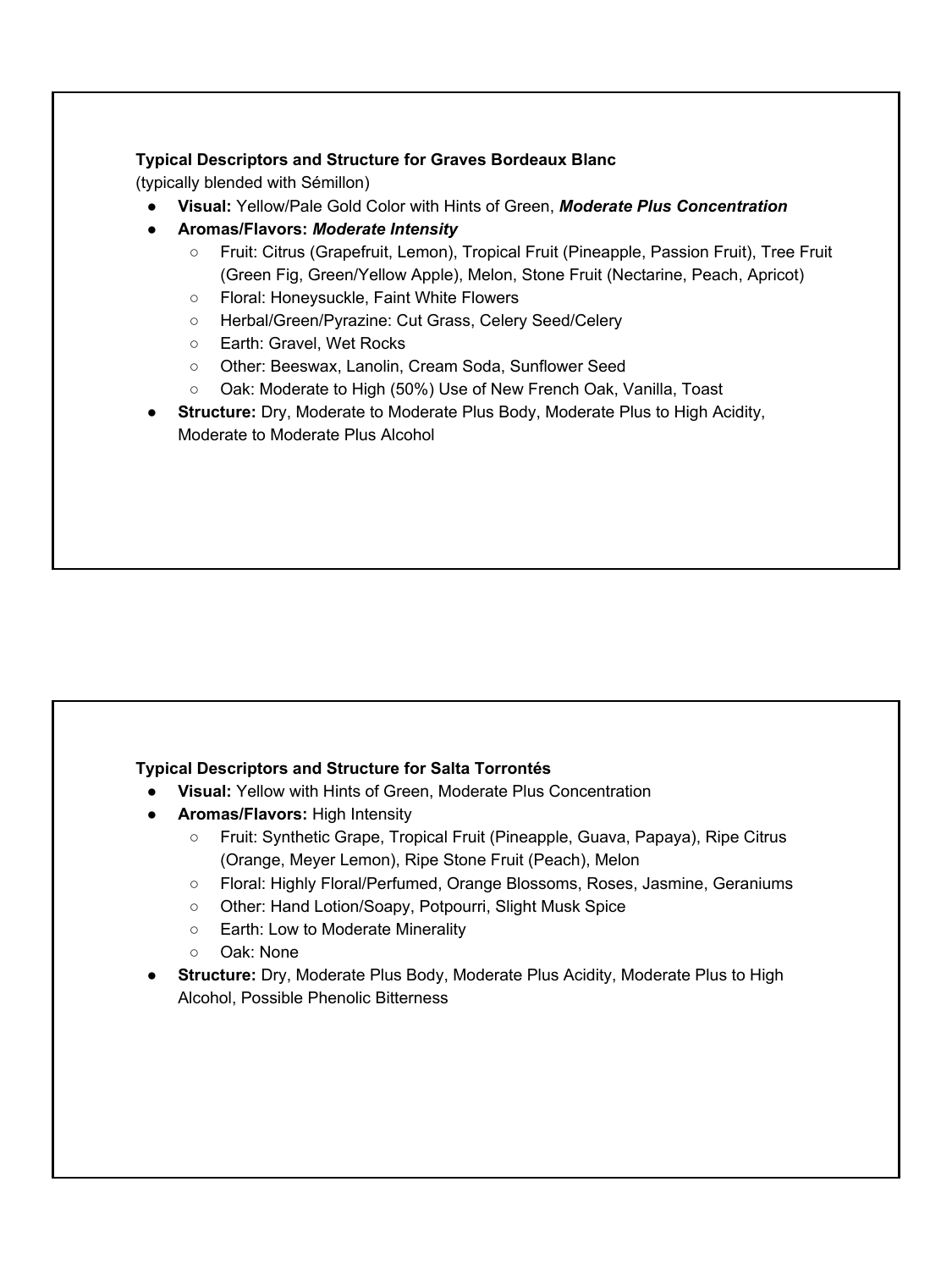

# California Viognier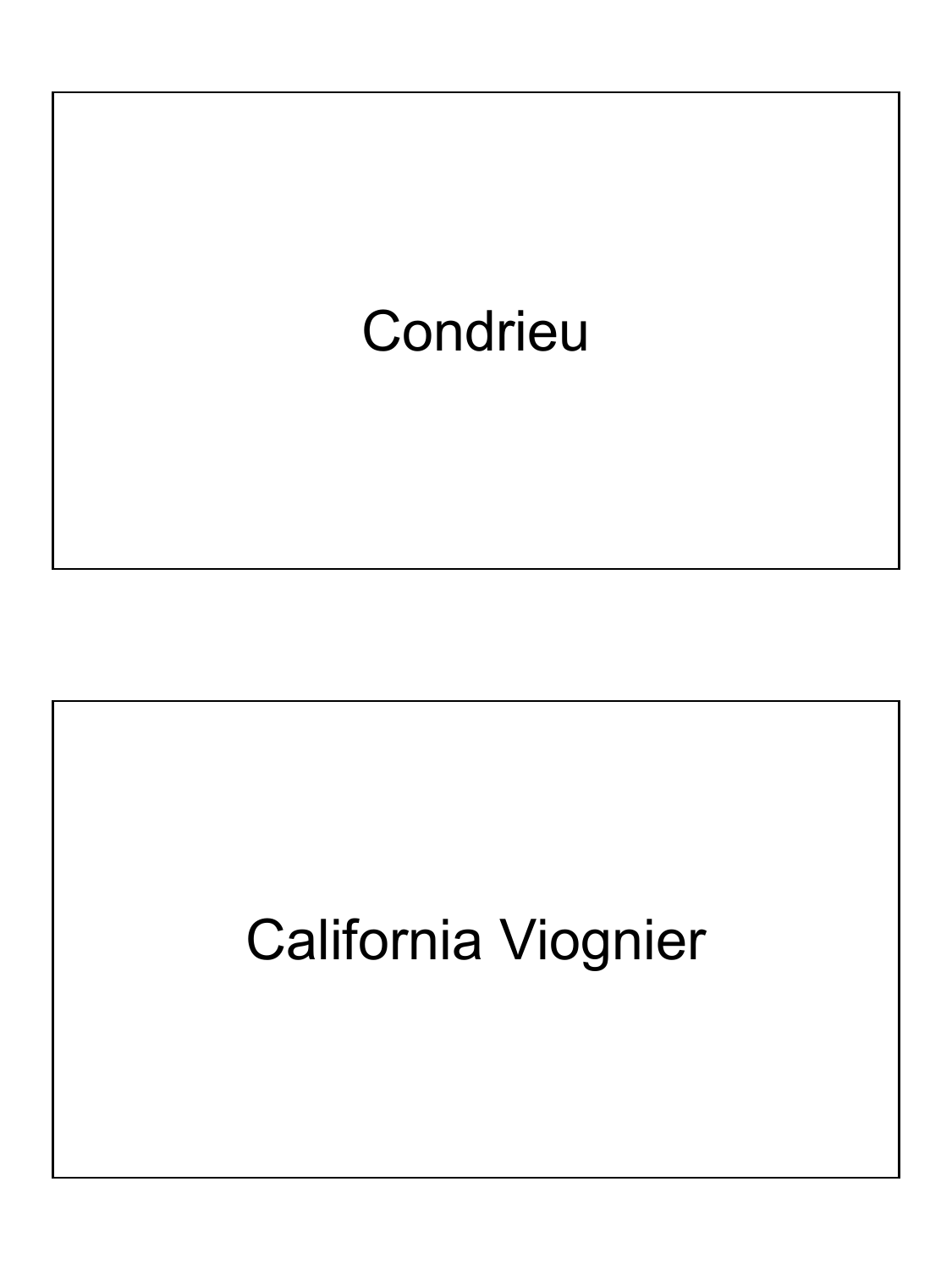### Typical Descriptors and Structure for Condrieu

- Visual: Yellow/Pale Gold Color, Moderate Plus Concentration
- Aromas/Flavors: High Intensity
	- Fruit: Ripe/Lush Stone Fruit (Apricot, Peach, Peach Pit), Ripe Citrus (Mandarin Orange, Ruby Red Grapefruit), Tropical Fruit (Mango, Persimmon), Fruit Cocktail
	- Floral: Honeysuckle, Jasmine, Orange Blossoms, Rose
	- Spice: Cinnamon, Musk, Potpourri, Candied Citrus Peel, Anise, Gingerbread
	- Malolactic Fermentation (not always present): Crème Fraiche, Yogurt, Butter
	- Earth: Moderate to Moderate Plus Minerality, Stone/Granite
	- Oak: None, Neutral Oak, or Low to Moderate (approx. 30%) Use of New French Oak
- Structure: Dry (may have slight residual sugar), Moderate Plus to Full Body, Moderate Minus to Moderate Acidity, Moderate Plus to High Alcohol, Phenolic Bitterness

# Typical Descriptors and Structure for California Viognier

- Visual: Yellow/Pale Gold Color, Moderate Plus to High Concentration
- Aromas/Flavors: High Intensity
	- Fruit: Ripe Stone Fruit (Apricot, Peach), Ripe Citrus (Mandarin Orange, Ruby Red Grapefruit, Tangerine), Ripe Tropical Fruit (Pineapple, Mango), Fruit Cocktail
	- Floral: Honeysuckle, Rose
	- Spice: Potpourri, Sweet Spices, Vanilla, Cardamom, Gingerbread
	- Malolactic Fermentation (not always present): Crème Fraiche, Yogurt, Butter
	- Earth: Low to Moderate Minerality
	- Other: Oily, Sweetened Cereal Grains ("Fruit Loops")
	- Oak: None, Neutral Oak, or Low to Moderate (approx. 30%) Use of New French Oak
- Structure: Dry to Off Dry, Full Body, Low to Moderate Acidity, High Alcohol, Phenolic **Bitterness**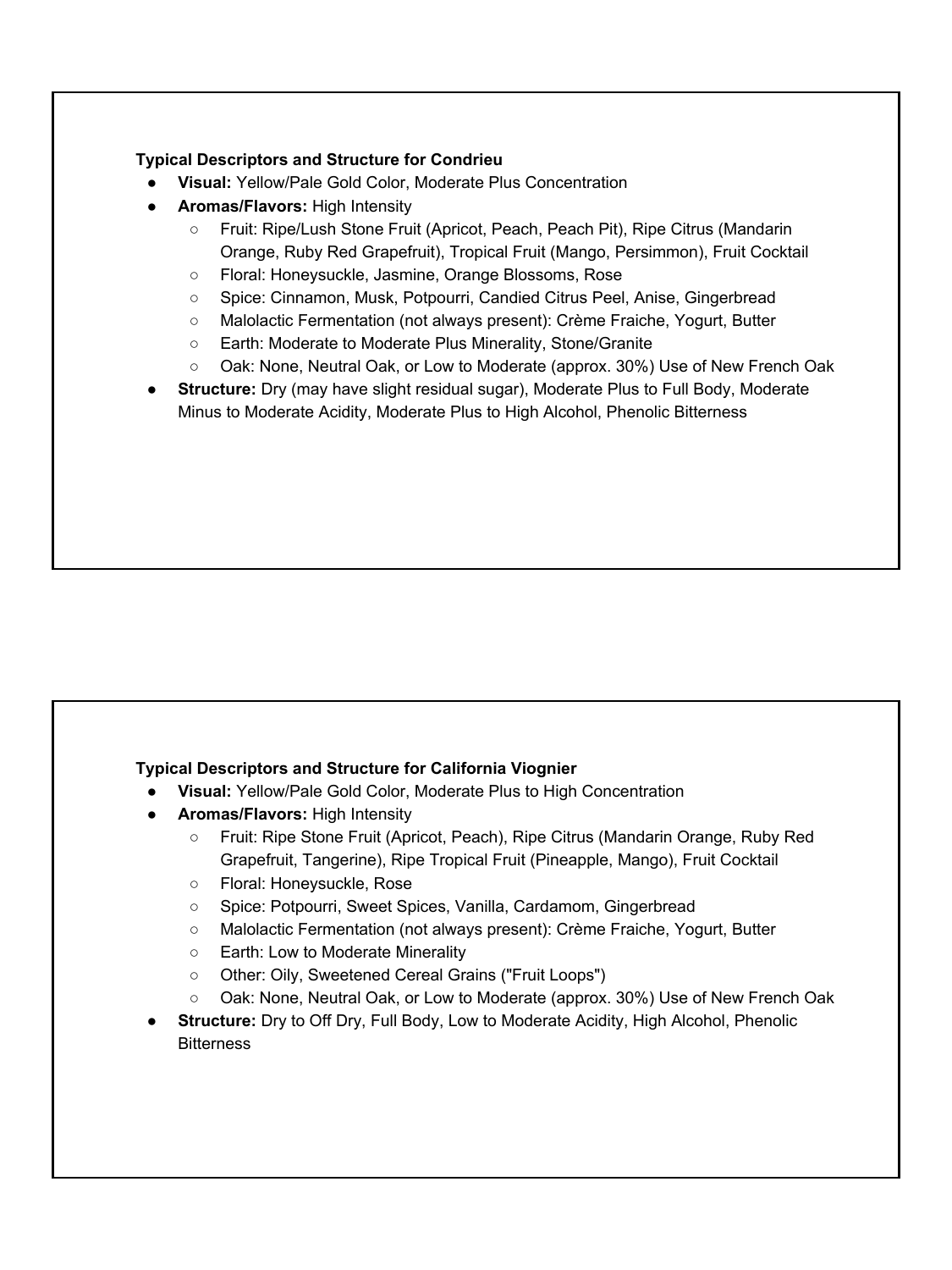

# Left Bank Bordeaux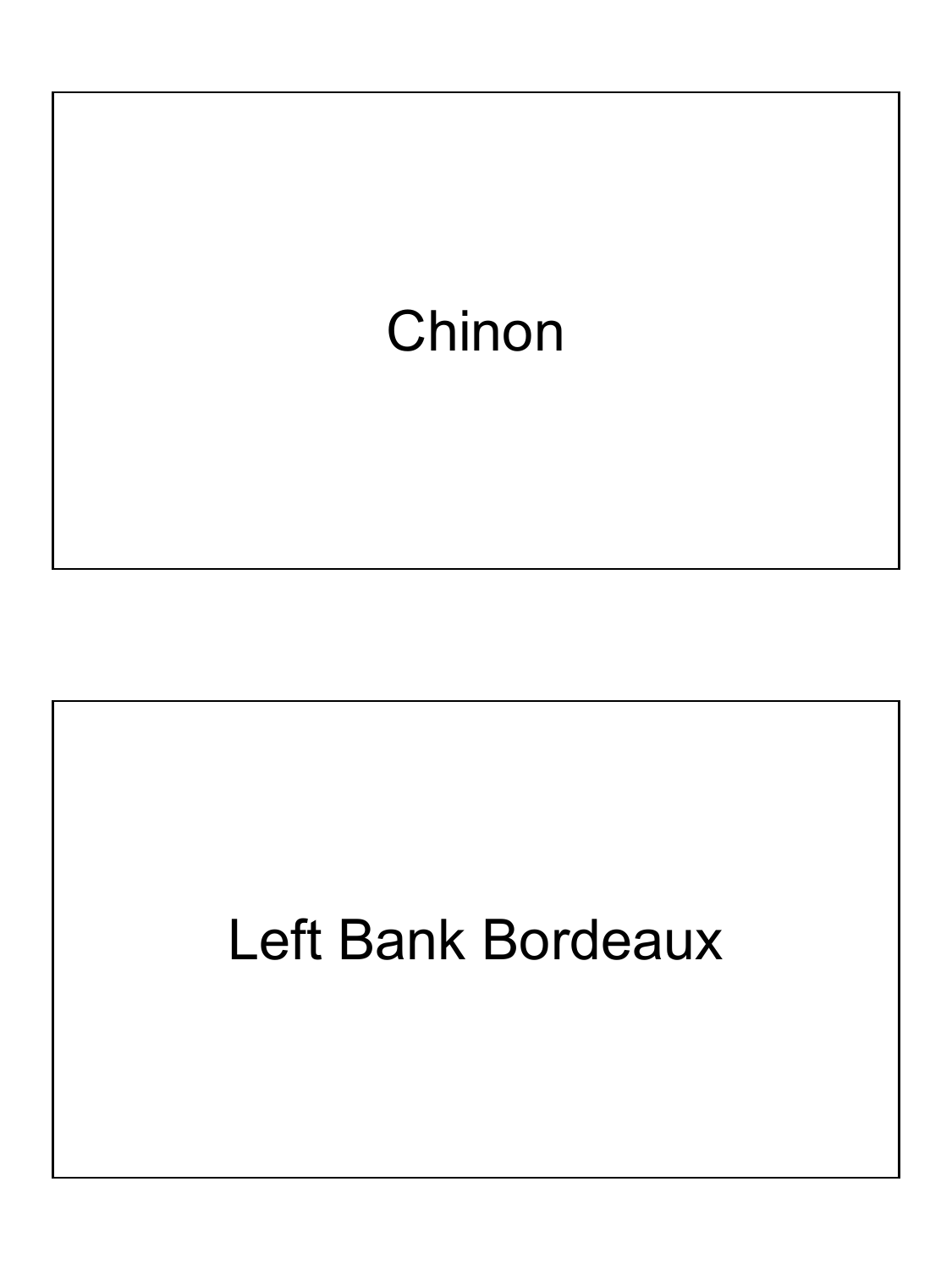# Typical Descriptors and Structure for Chinon

- Visual: Dark Ruby Color, Moderate to Moderate Plus Concentration, Pink/Purple Rim Variation (in youth)
- Aromas/Flavors: Moderate Plus Intensity
	- Fruit: Bright Red Fruit (Raspberry, Cranberry, Red Cherry, Cherry Pit), Tart Black Fruit (Black Cherry, Blackcurrant, Blackberry), Under-ripe Fruit Flavors
	- Possible Carbonic Maceration and/or Stem Inclusion
	- Floral: Violets, Lilacs, White and Red Flowers
	- Herbal/Green/Pyrazine: Blackcurrant Bud/Leaf, Green Bell/Serrano Pepper, Celery Seed, Grass, Sage, Tobacco
	- Other: Leather, Cedar, Cigar Box
	- Earth: High Minerality, Graphite/Pencil Lead, Gravel Dust
	- Oak: Neutral French Oak Barrels (some top cuvées will include new oak)
- Structure: Bone Dry to Dry, Moderate Plus Body, Moderate Plus Tannin, Moderate Plus Acidity, Moderate to Moderate Plus Alcohol

### Typical Descriptors and Structure for Classified Growth Médoc/Graves

(Cabernet Sauvignon-dominated blends aged in barrel for one to two years prior to release)

- Visual: Dark Ruby/Purple Color, Moderate Plus Concentration
- Aromas/Flavors: Moderate Plus Intensity
	- Fruit: Black Fruit (Blackcurrant/Cassis, Blackberry, Black Cherry), Slight Red Fruit and Plum
	- Floral: Purple Flowers, Violets
	- Herbal/Green: Sage, Green Bell Pepper, Mint, Tobacco, Dried Savory Herbs
	- Spice (Savory): Green Peppercorn, Anise, Clove, Exotic Spices
	- Other: Leather, Pencil Shavings, Cedar, Iodine, Medicinal, Game, Cigar Box
	- Earth: Moderate Plus to High Minerality, Graphite, Gravel, Iron, Damp Soil, Mushroom
	- Oak: Moderate Plus to High Use of New French Oak (Baking Spices, Clove, Smoke, Coffee, Vanilla, Roasted Nut, Cedar)
- Structure: Dry, Moderate to Moderate Plus Body, Moderate Plus to High Tannin, Moderate Plus Acidity, Moderate to Moderate Plus Alcohol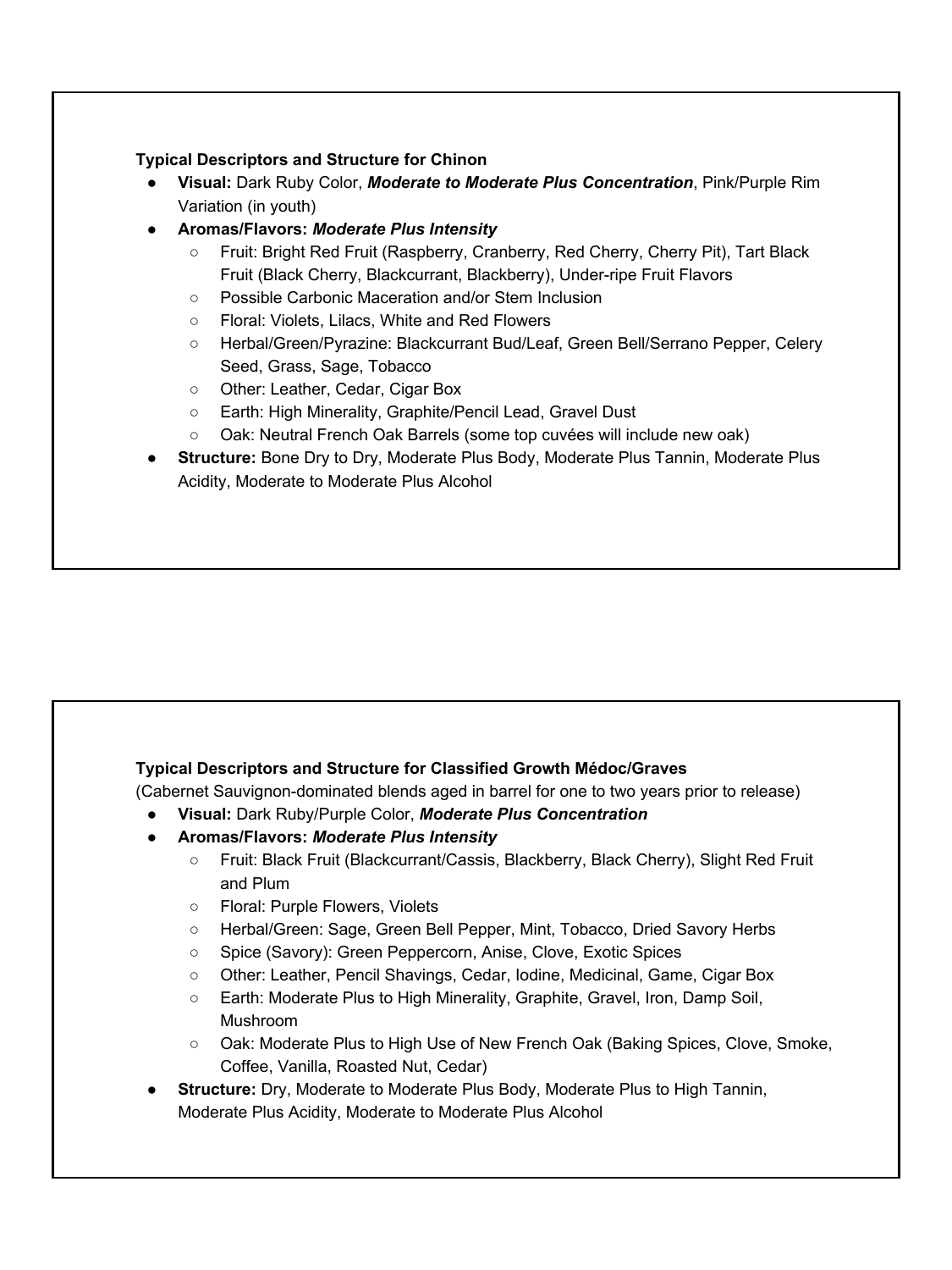# Napa Cabernet Sauvignon

# Australian Cabernet Sauvignon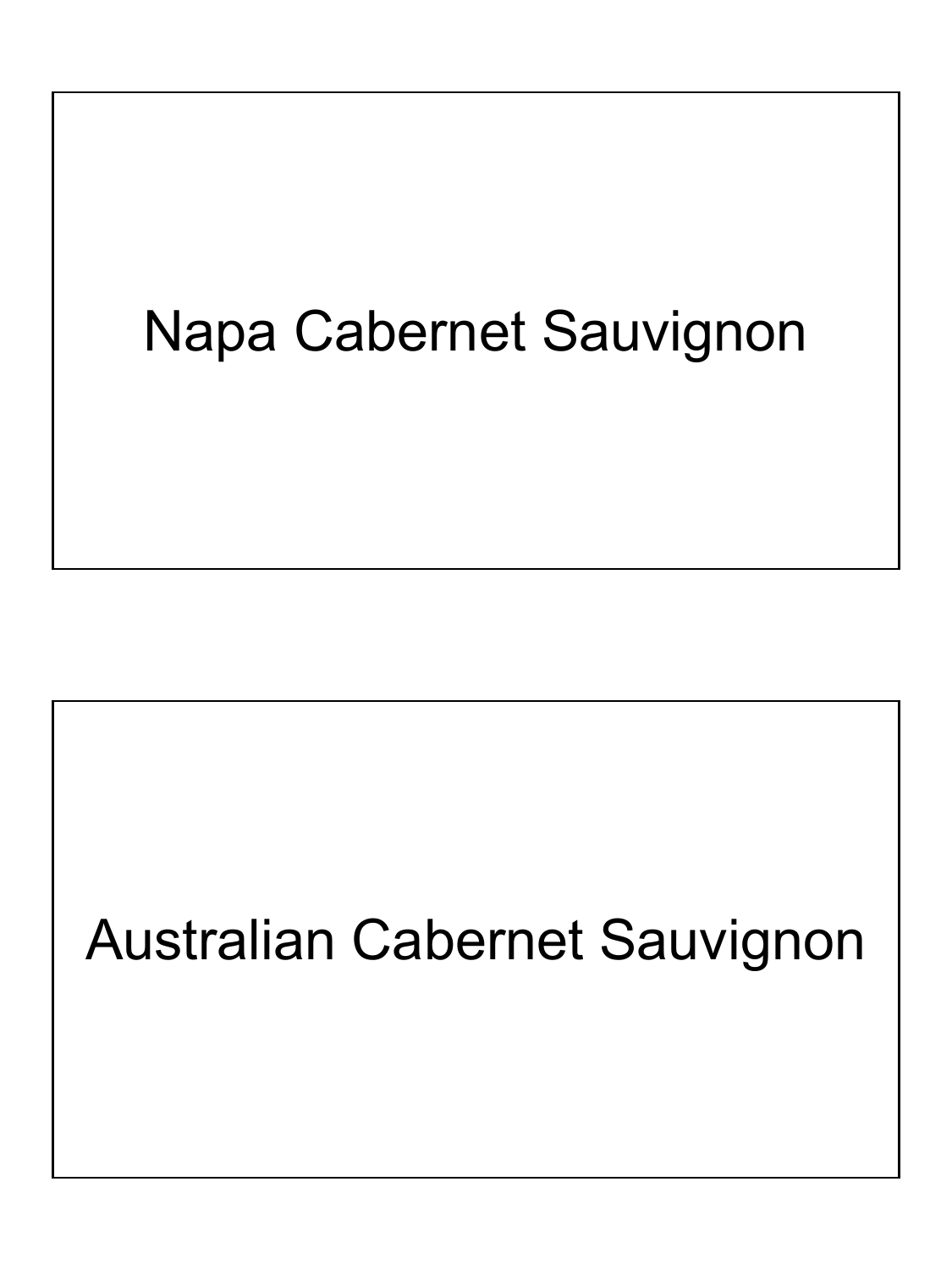### Typical Descriptors and Structure for Napa Cabernet

- Visual: Dark Purple Color, High Concentration
- Aromas/Flavors: Moderate Plus Intensity
	- Fruit: Ripe/Lush Black Fruit (Blackcurrant/Cassis, Blackberry, Black Cherry), Lush Red Fruit (Sweet Cherry, Raspberry), Boysenberry/Blueberry
	- Possible Volatile Acidity
	- Floral: Purple Flowers, Violets
	- Herbal/Green (in cooler vintages): Sage, Mint, Green Bell Pepper, Tobacco, **Eucalyptus**
	- Spice (Sweet): Anise, Cocoa, Cinnamon, Clove, Allspice, Nutmeg
	- Other: Cedar, Pencil Shavings, Sweet Leather, Cigar Box
	- Earth: Low to Moderate Plus Minerality, Volcanic/Ashen, Gravel, Loamy
	- Oak: Moderate Plus to High Use of New French Oak (Allspice, Nutmeg, Clove, Smoke, Toast, Coffee, Vanilla, Roasted Nut, Cocoa, Cedar)
- Structure: Dry (with Ripe Attack), Full Body, Moderate Plus to High Tannin, Moderate Acidity, Moderate Plus to High Alcohol

# Typical Descriptors and Structure for Coonawarra Cabernet

- Visual: Dark Ruby to Purple Color, Moderate Plus Concentration
- Aromas/Flavors: (Doesn't mention anything on Guildsomm)
	- Fruit: Ripe/Lush Black Fruit (Cassis/Blackcurrant, Blackberry, Black Cherry), Ripe/Lush Red Fruit (Red Cherry, Red Plum), Prune
	- Floral: Purple Flowers, Violets
	- Herbal/Green: Intense Green Character, Eucalyptus, Mint, Green Bell Pepper, Sage
	- Spice (Sweet): Licorice/Anise, Cocoa, Cinnamon, Clove, Allspice, Nutmeg
	- Other: Cedar, Pencil Shavings, Leather, Cigar Box
	- Earth: Moderate to Moderate Plus Minerality, Terra Rossa/Red Soils, Loamy/Clay
	- Oak: Moderate to Moderate Plus Use of New French or American Oak (Baking Spices, Clove, Smoke, Coffee, Vanilla, Roasted Nut, Cedar)
- Structure: Dry (with Ripe Attack), Moderate Plus Body, Moderate to Moderate Plus Tannin, Moderate to Moderate Plus Acidity, Moderate Plus to High Alcohol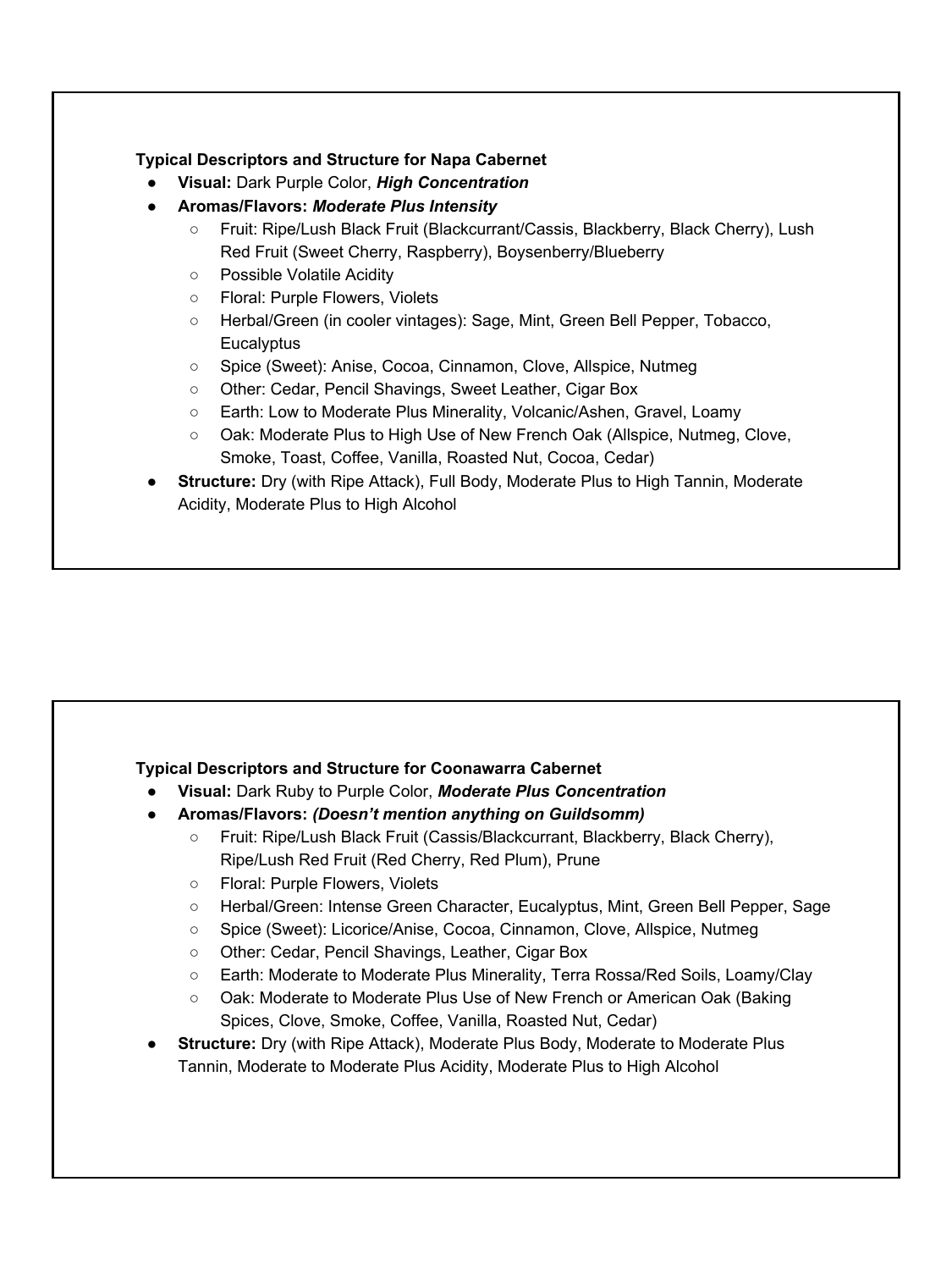# Chilean Cabernet Sauvignon

# Carmenère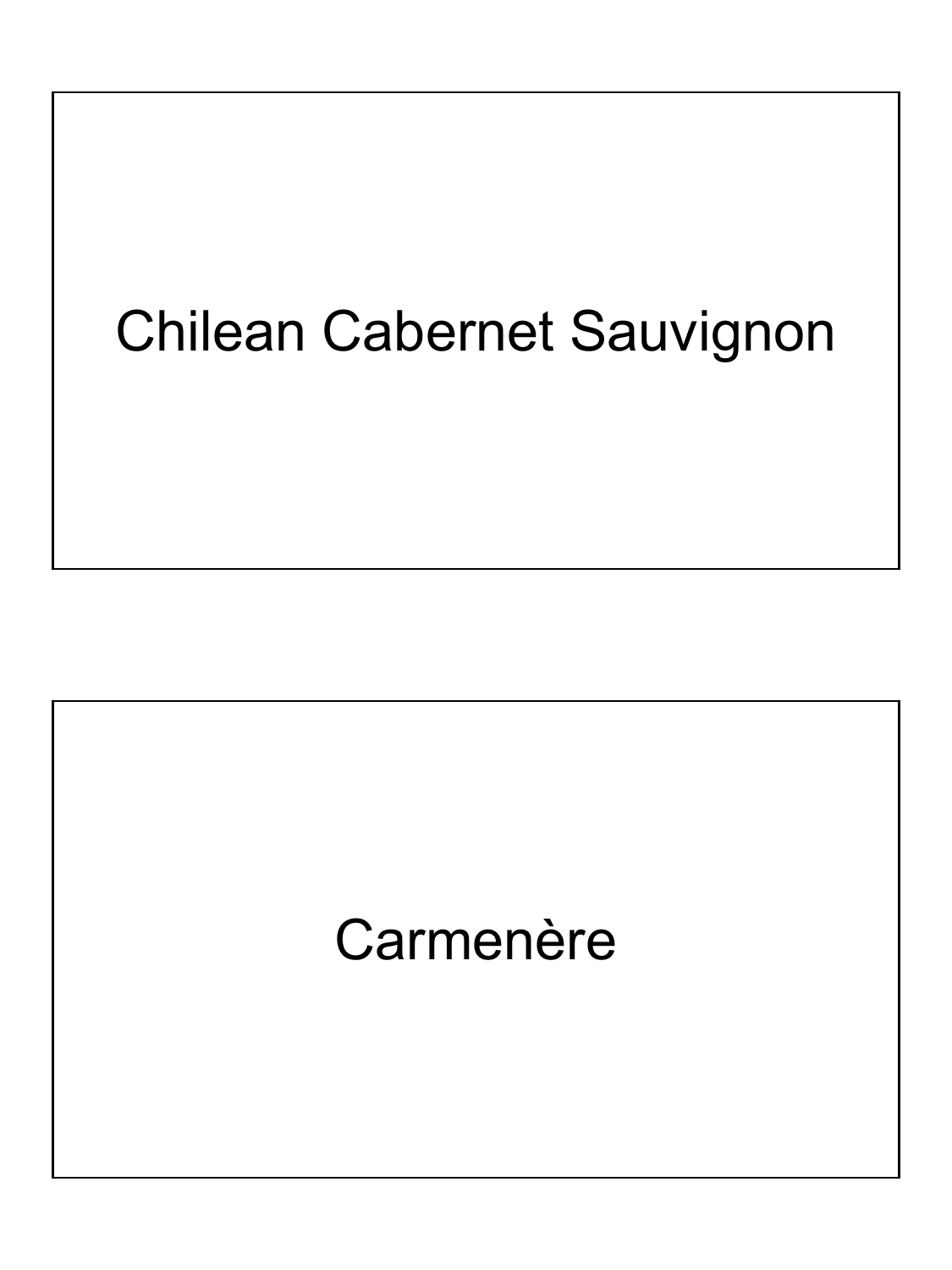# Typical Descriptors and Structure for Chilean Cabernet

- Visual: Dark Ruby/Purple Color, Moderate Plus Concentration
- Aromas/Flavors: Moderate Plus Intensity
	- Fruit: Ripe/Lush Black Fruits (Blackcurrant/Cassis, Blackberry, Black Cherry), Ripe/Lush Red Fruits (Red Plum, Raspberry)
	- Floral: Purple Flowers, Violets
	- Herbal/Green: Green Bell Pepper/Capsicum, Green/Black Olive, Mint, Tobacco
	- Spice (Sweet): Anise, Cocoa, Cinnamon, Clove, Allspice, Nutmeg
	- Other: Cedar, Pencil Shavings, Leather, Cigar Box
	- Earth: Moderate to Moderate Plus Minerality, Damp Earth, Mushroom/Compost, Iron, Graphite
	- Oak: Moderate Use of New French Oak (Baking Spices, Clove, Smoke, Coffee, Vanilla, Roasted Nut, Cedar)
- Structure: Dry (with Ripe Attack), Moderate Plus Body, Moderate Plus Tannin, Moderate to Moderate Plus Acidity, Moderate Plus Alcohol

# Typical Descriptors and Structure for Chilean Carmenère

- Visual: Dark Ruby with Purple Tones, Moderate Plus Concentration
- Aromas/Flavors: Moderate Plus Intensity
	- Fruit: Ripe/Lush Black Fruit (Cassis, Blackberry, Black Plum, Black Cherry), Stewed Tomato
	- Floral: Violets, Purple Flowers
	- Green/Herbal/Pyrazine: Strong Green Notes Contrasted with Ripe Fruit, Green Bell Pepper, Celery, Camphor
	- Spice: Black Pepper
	- Oak: Low to Moderate Use of New French Oak, Chocolate, Campfire Smoke
- **Structure:** Dry (with Ripe Attack), Moderate Plus Body, Moderate Tannin, Moderate to Moderate Plus Acidity, Moderate Plus to High Alcohol
- (Per Geoff Labitzke, MW there will usually be a Black Flag Roach Killer Chemical Smell in Chilean Carmenère)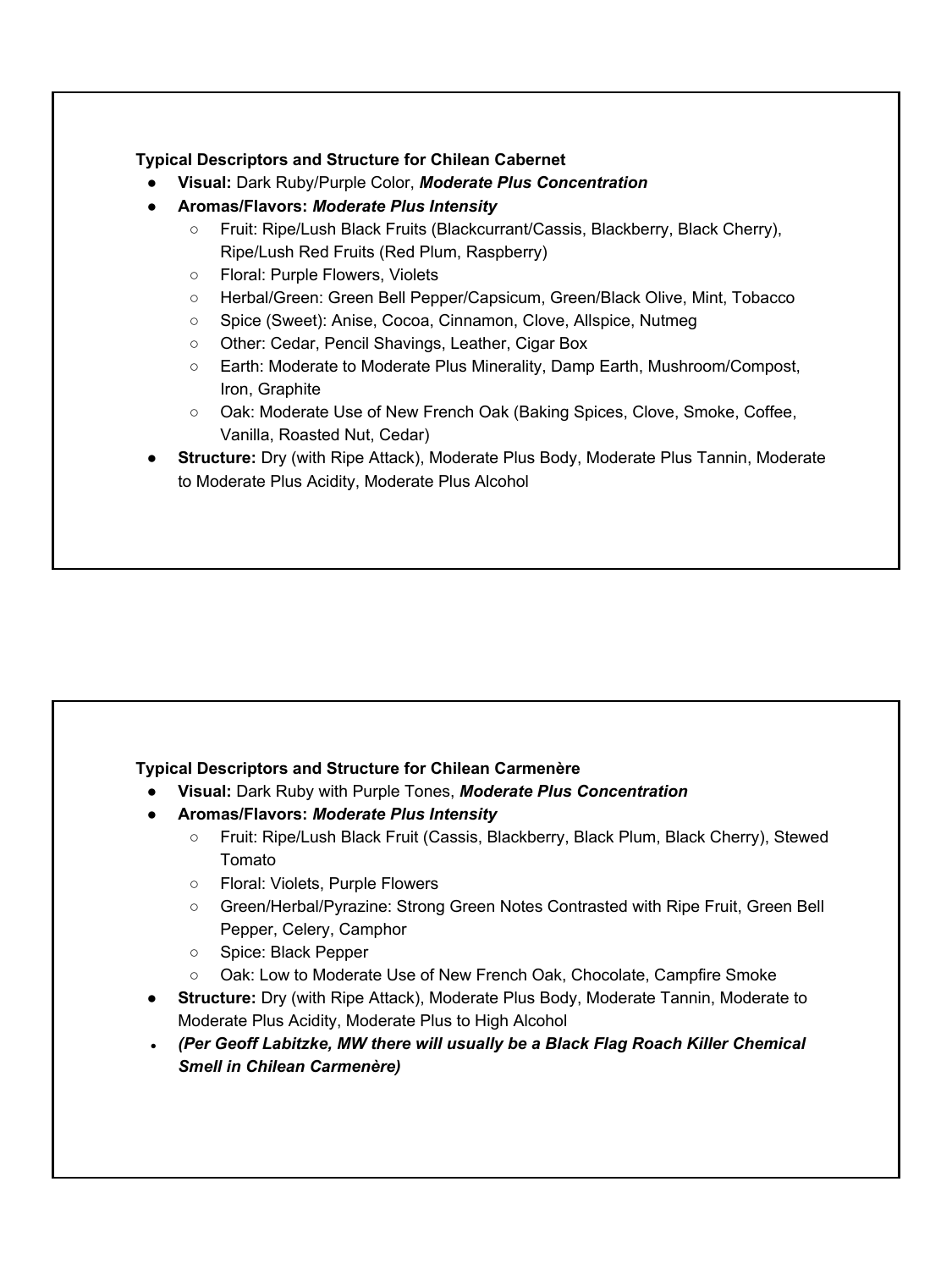# Corvina Based Blends

(Amarone, Valpolicella (Dry to off Dry)

# Gamay Noir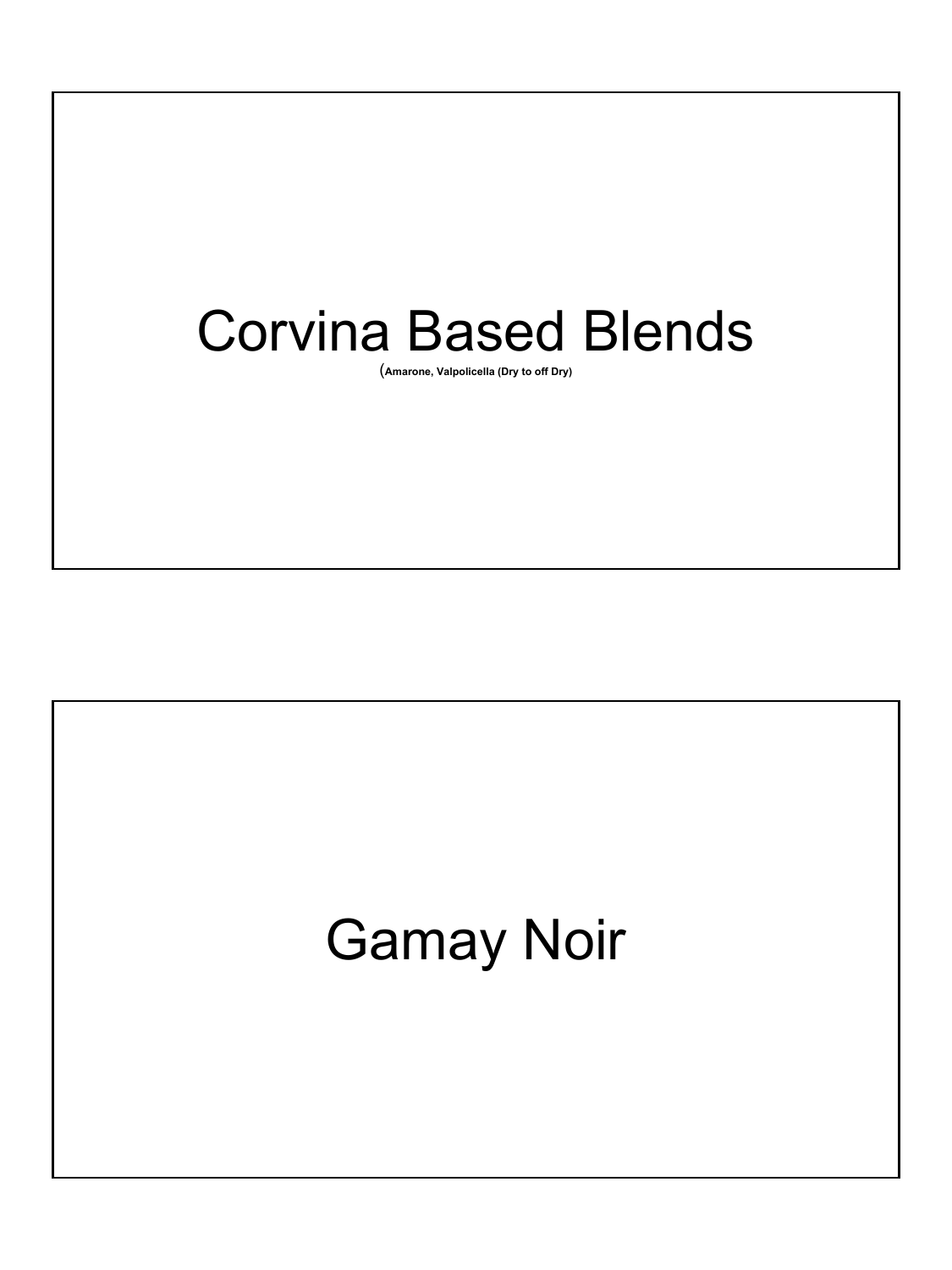# Typical Descriptors and Structure for Amarone della Valpolicella

(Corvina-dominated blends produced by the appassimento process)

- Visual: Ruby/Dark Ruby Color, Garnet Rim Variation, Moderate Plus Concentration, High Viscosity
- Aromas/Flavors: High Intensity
	- Fruit: Ripe/Syrupy Red Fruit (Red Cherry, Red Plum, Raspberry), Black Cherry, Blackberry, Prune, Raisin, Dried Cherry
	- Significant Volatile Acidity and Oxidation Likely
	- Possible Botrytis Aromas
	- Floral: Highly Floral, Roses, Dried Flowers
	- Spice: Licorice, Cinnamon
	- Other: Honey, Chocolate, Resin, Tar, Leather, Bitter Almond, Smoke, Tobacco Ash, Game
	- Earth: Moderate to High Minerality
	- Oak: Large Neutral Casks (Modern producers may incorporate new barrels)
- Structure: Dry to Off Dry (max. 12 g/l RS), Full Body, Moderate Plus Tannin, Moderate Plus Acidity, High Alcohol

# Typical Descriptors and Structure for Beaujolais

- Visual: Bright Ruby with Purple Tones, Low to Moderate Plus (Low to Medium Minus in basic village wines, with higher concentration in some cru wines), Possible Residual Gas from Carbonic Maceration
- Aromas/Flavors: Moderate Plus to High Intensity
	- Fruit: Tart Red Fruit (Strawberry, Red Cherry, Raspberry, Cranberry, Red Currant), **Watermelon**
	- Carbonic Maceration Notes: Pear Drop, Banana, Bubblegum, Cotton Candy, Lifted Red Fruit/Floral Aromatics
	- Floral: Violets, Lilacs, Peonies
	- Other: Slight Black Pepper, Dry Savory Herbs
	- Earth: Moderate to High Minerality, Wet Granite, Stony, Crushed Rock
	- Oak: None or Neutral Casks
- **Structure:** Dry, Moderate Minus to Moderate Body, Low to Moderate Minus Tannin, Moderate Plus to High Acidity, Moderate to Moderate Plus Alcohol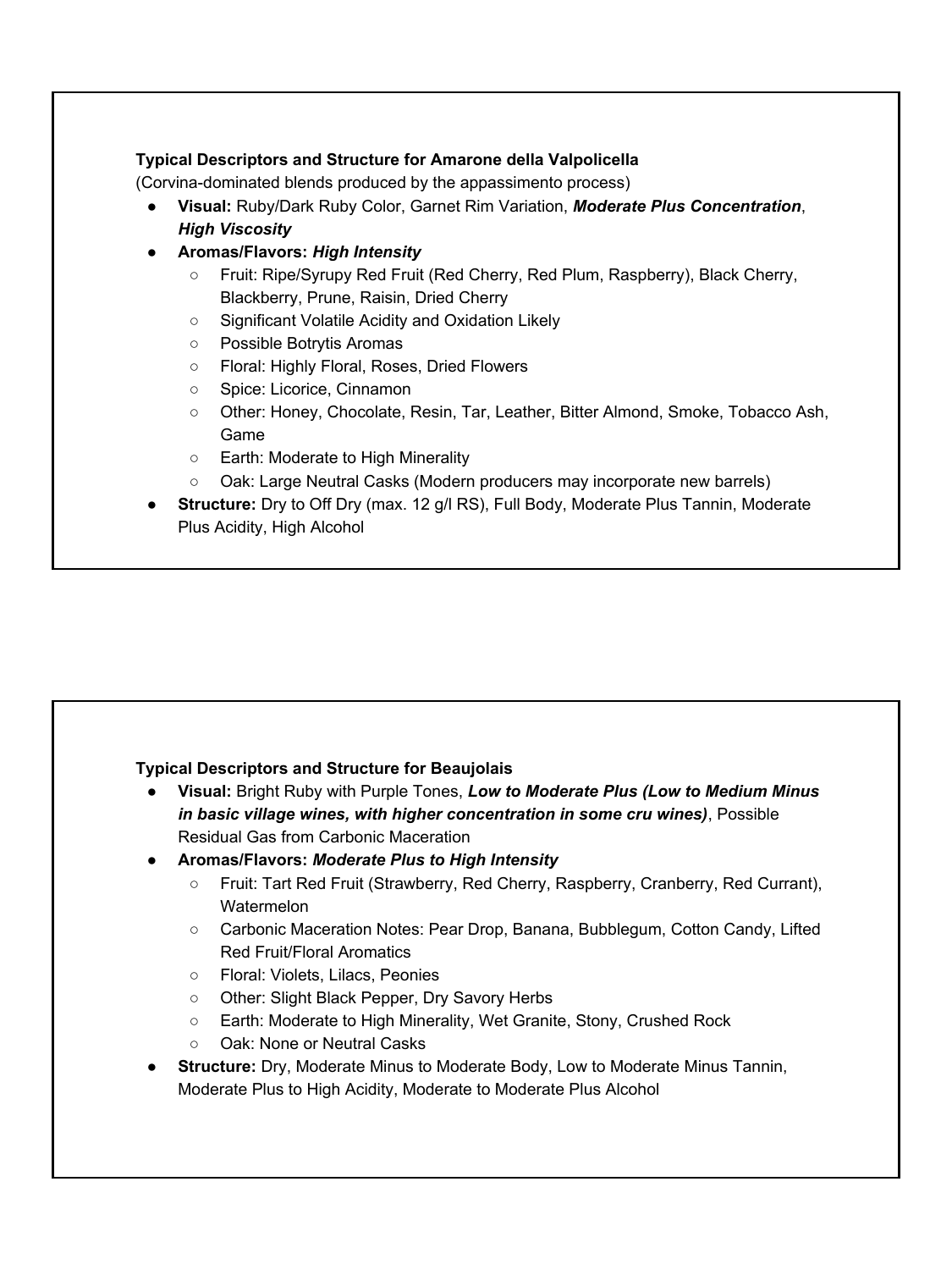# Southern Rhone Grenache

# South Australia Grenache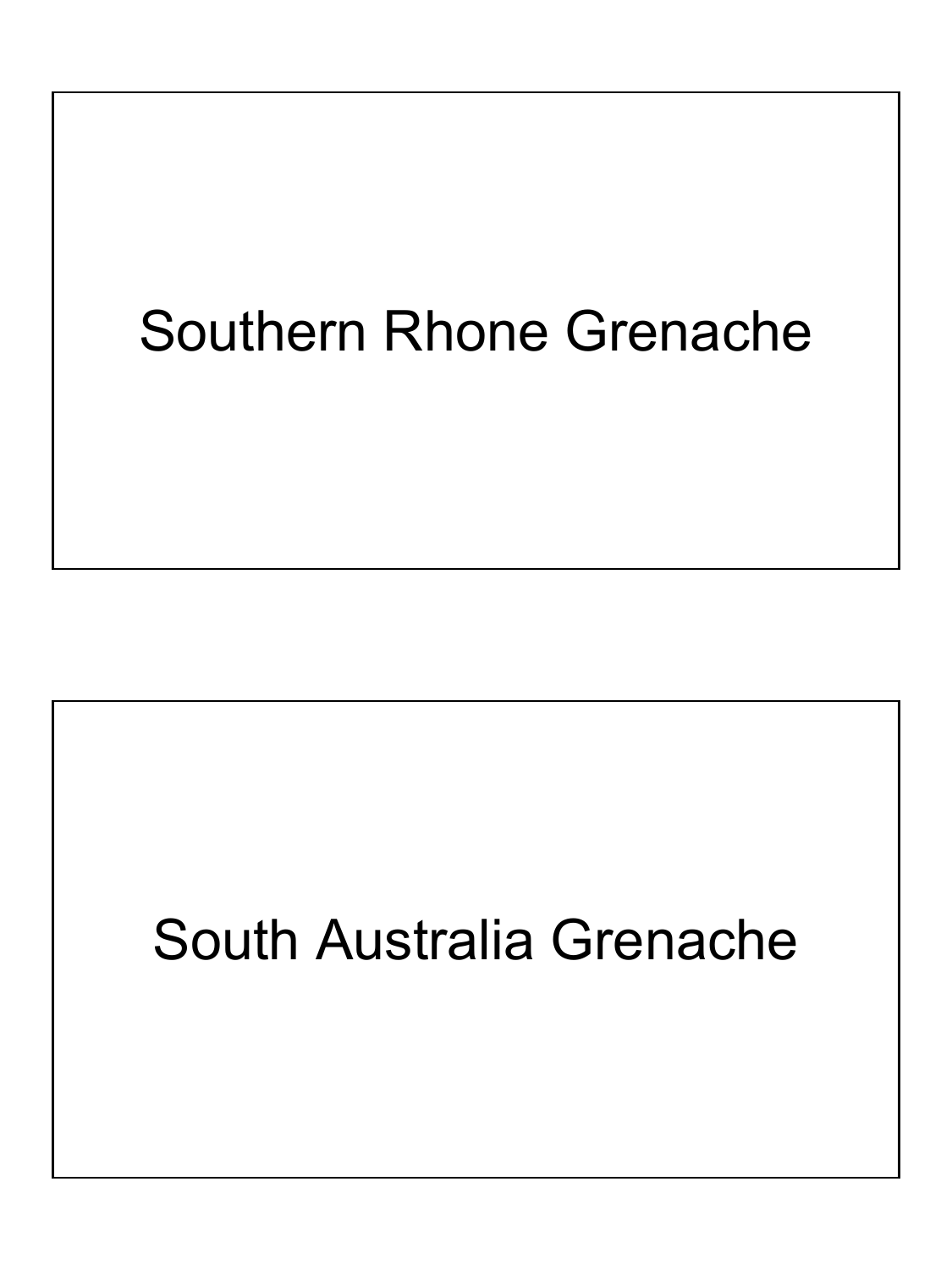# Typical Descriptors and Structure for Châteauneuf-du-Pape

(Grenache-dominated blends)

- Visual: Ruby Color, Slight Orange Rim (even in youth), Moderate Concentration
- Aromas/Flavors: Moderate Plus Intensity
	- Fruit: Cooked to Dried Red Fruits (Strawberry, Cherry, Raspberry), Roasted Red Plum, Blackberry, Raisin/Fig
	- Possible Volatile Acidity, Oxidation
	- Floral: Red Flowers, Dried Lavender
	- Herbal: Herbes de Provence, Garrigue/Wild Brush, Rosemary, Brewed Black Tea, Savory Herbs
	- Spice: Curing Spices, Black Pepper, Juniper, Clove, Licorice, Lavender
	- Other: Powdered Sugar, Dried Orange/Grapefruit Peel, Old Leather/Brettanomyces
	- Earth: Moderate Plus to High Minerality, Stony/Gravelly, Baked Earth
	- Oak: Large Neutral Casks (foudres) or Concrete Vats, although some modern special cuvée styles may incorporate smaller barrels and new oak
- **Structure:** Dry, Moderate Plus to Full Body, Moderate to Moderate Plus Tannin, Moderate to Moderate Plus Acidity, Moderate Plus to High Alcohol

# Typical Descriptors and Structure for Australian Grenache

- Visual: Ruby Color, Slight Orange Rim (even in youth), Moderate Plus Concentration
	- Aromas/Flavors: Moderate Plus Intensity
		- Fruit: Cooked/Stewed Strawberry, Maraschino Cherry, Prune, Fig, Raisin, Plum Pie
		- Possible Volatile Acidity, Oxidation
		- Floral: Red Flowers
		- Herbal: Mint, Menthol, Eucalyptus, Black Tea Leaf, Dried Savory Herbs
		- Spice: Curing Spices, Black Pepper, Licorice
		- Other: Powdered Sugar, Possible Old Leather/Brettanomyces
		- Earth: Moderate Minerality, Crushed Vitamin
		- Oak: Neutral to Moderate Use of New French or American Oak
- Structure: Dry (with a Ripe, Sappy Attack), Moderate Plus to Full Body, Moderate Tannin, Moderate Acidity, High Alcohol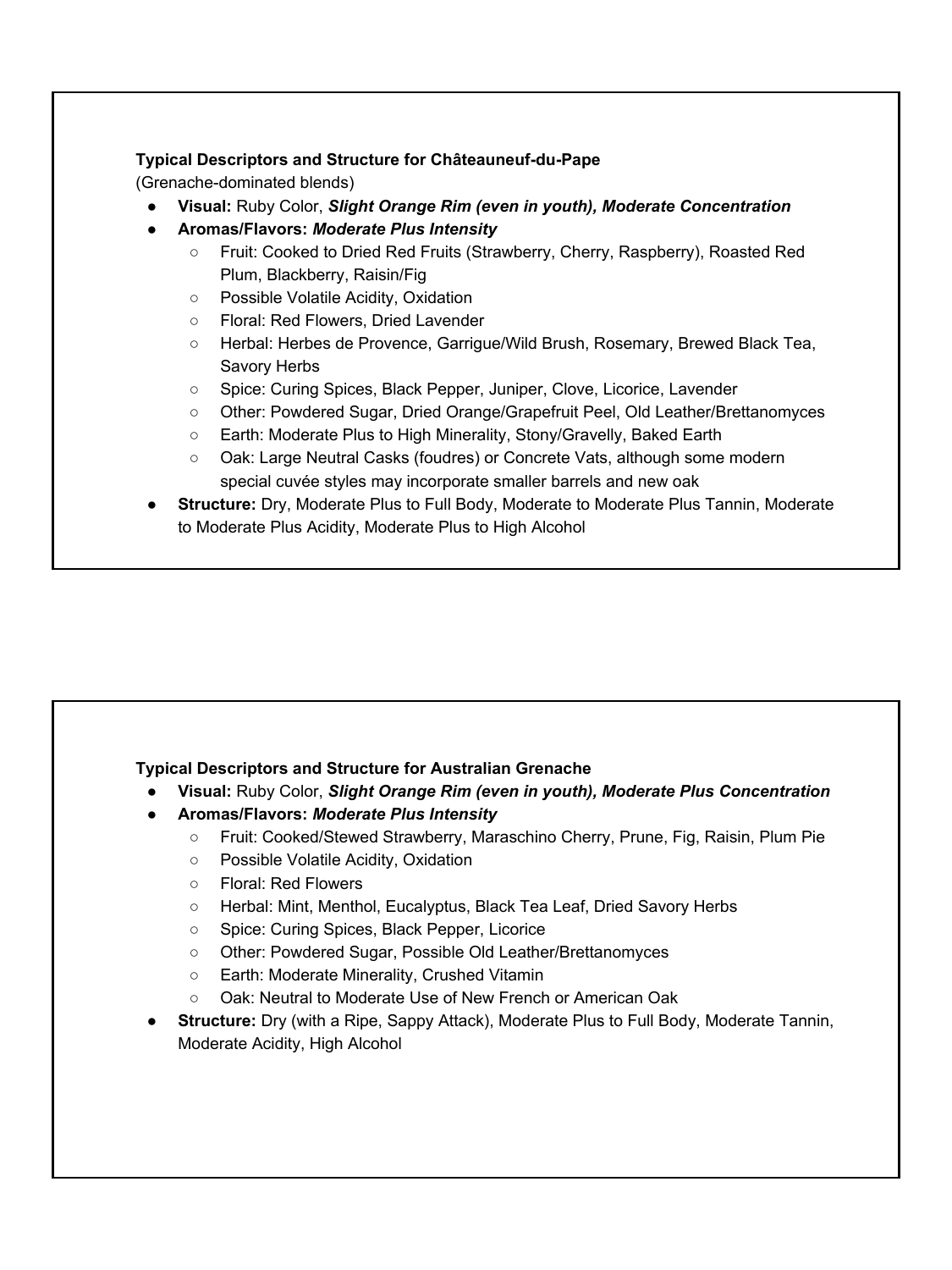

# Right Bank Bordeaux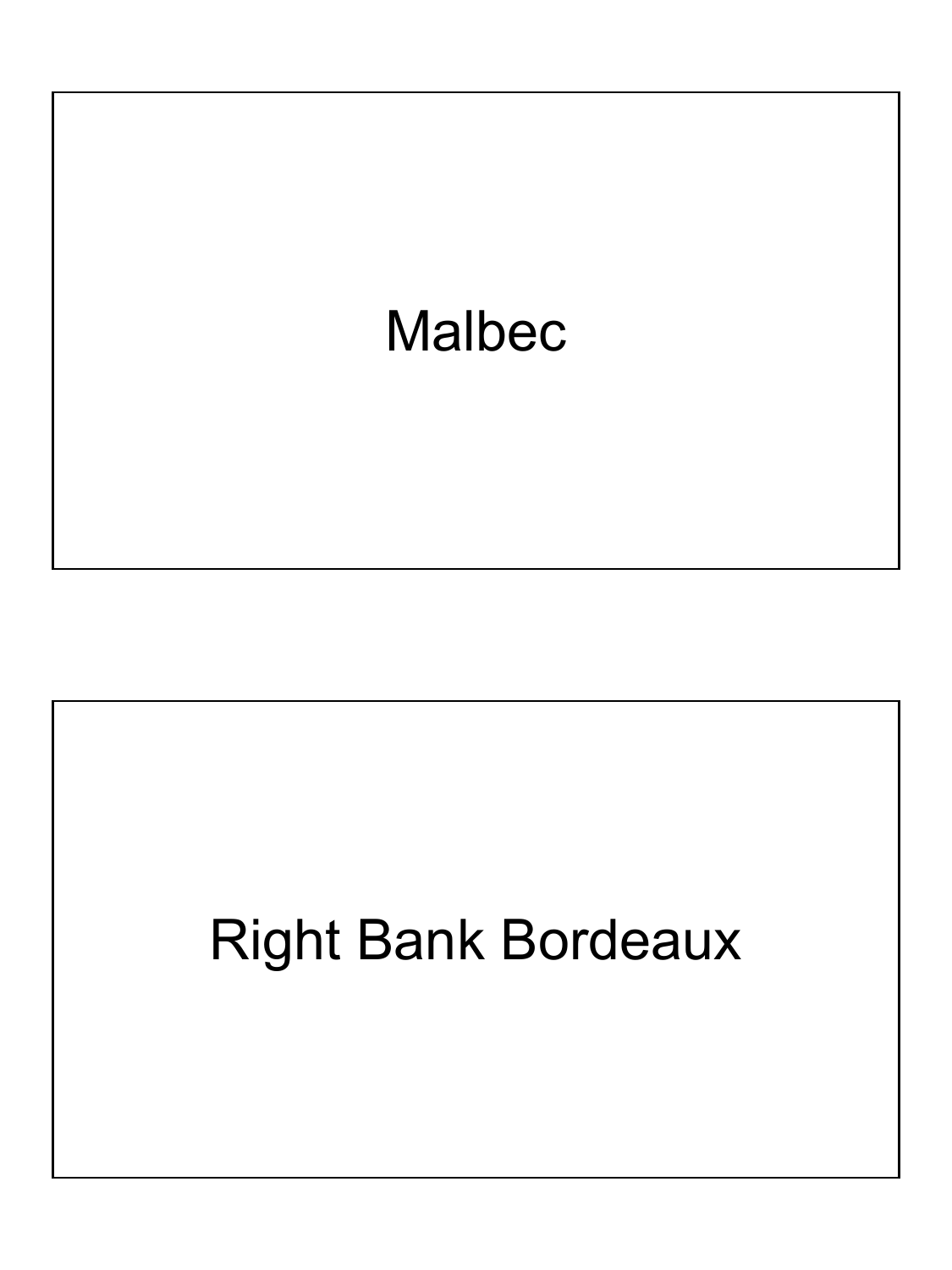### Typical Descriptors and Structure for Mendoza Malbec

- Visual: Dark Ruby/Purple Color with Blue Tones, Moderate Plus to High Concentration, Electric Pink Rim
- Aromas/Flavors: Moderate Plus to High Intensity
	- Fruit: Ripe/Lush Black Fruit (Black Raspberry, Black Cherry, Blackberry), Ripe/Lush Blue Fruit (Concord Grape Jam, Blueberry, Plum), Lush Red Fruit (Raspberry Liqueur), Fig, Raisin, Prune
	- Floral: Purple and Red Flowers, Violets, Damson Flowers (floral aromatics are especially expressive in higher altitude wines)
	- Herbal/Green: Malbec may have slight green notes
	- Earth: Moderate Minus to Moderate Minerality, Clay/Mud (particularly at lower elevations)
	- Oak: Low to High Use of New French and/or American Oak, Vanilla, Baking Spices, Chocolate, Cinnamon
- Structure: Dry (with Ripe Attack), Full Body, Moderate to Moderate Plus Tannin, Moderate to Moderate Plus Acidity, High Alcohol

# Typical Descriptors and Structure for Right Bank Bordeaux

(Merlot-dominated blends)

- Visual: Ruby Color with Garnet Tones, Moderate to Moderate Plus Concentration
- Aromas/Flavors: Moderate Plus Intensity
	- Fruit: Blue Fruit (Plum, Blueberry), Red Fruit (Strawberry, Raspberry, Red Cherry), Black Fruit (Blackberry, Black Cherry), Fig/Fruitcake
	- Floral: Purple Flowers, Violets
	- Herbal: Mint, Bay Leaf, Fern, Tobacco
	- Spice: Licorice/Anise, Christmas Spice
	- Earth: Moderate Plus to High Minerality, Clay, Mushroom/Truffle
	- Oak: Moderate Plus to High Use of New French Oak, Chocolate, Coffee, Cinnamon, Vanilla
- Structure: Dry, Moderate to Moderate Plus Body, Moderate to Moderate Plus Tannin, Moderate to Moderate Plus Acidity, Moderate Plus Alcohol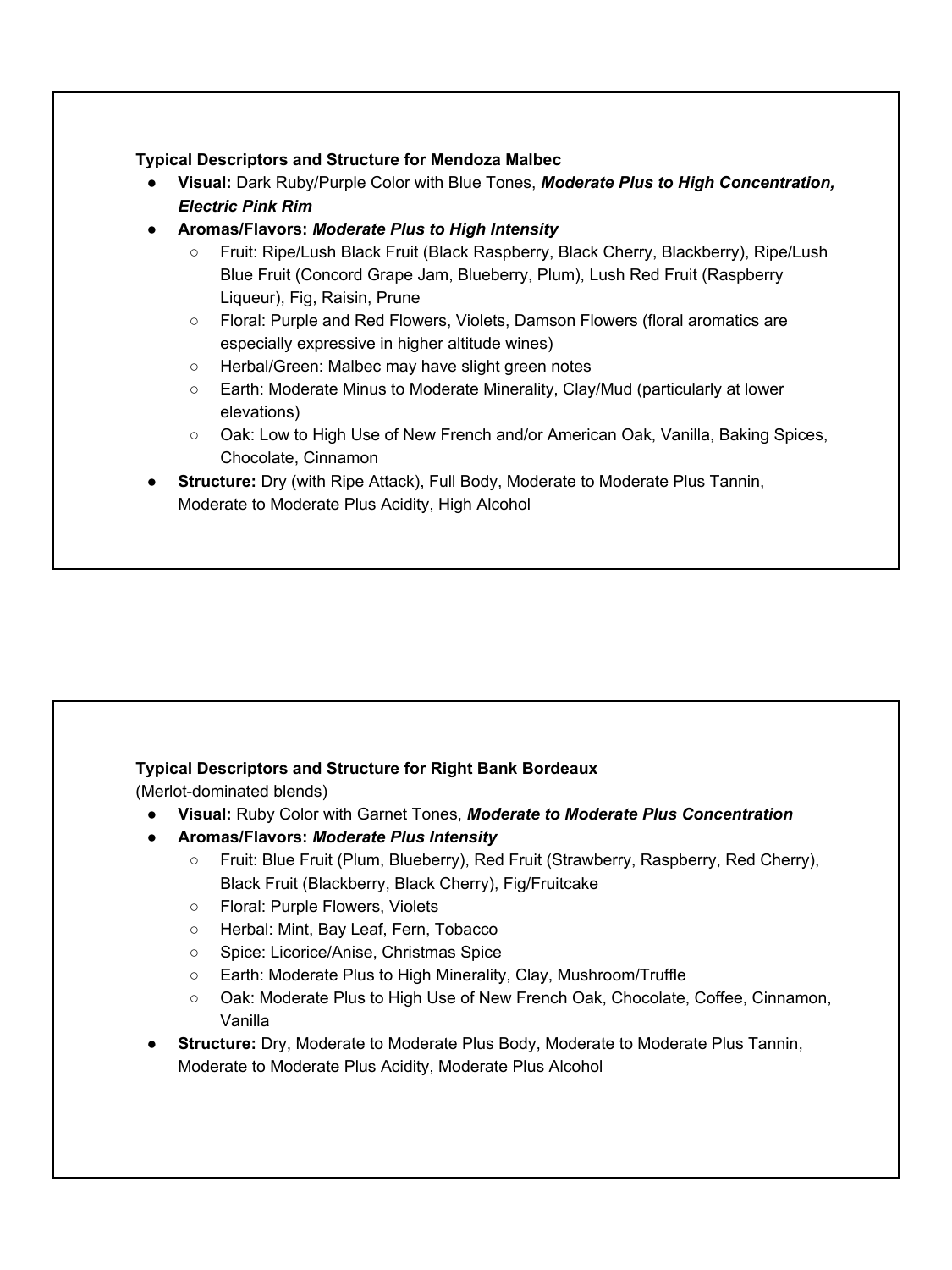# Napa/Sonoma Merlot

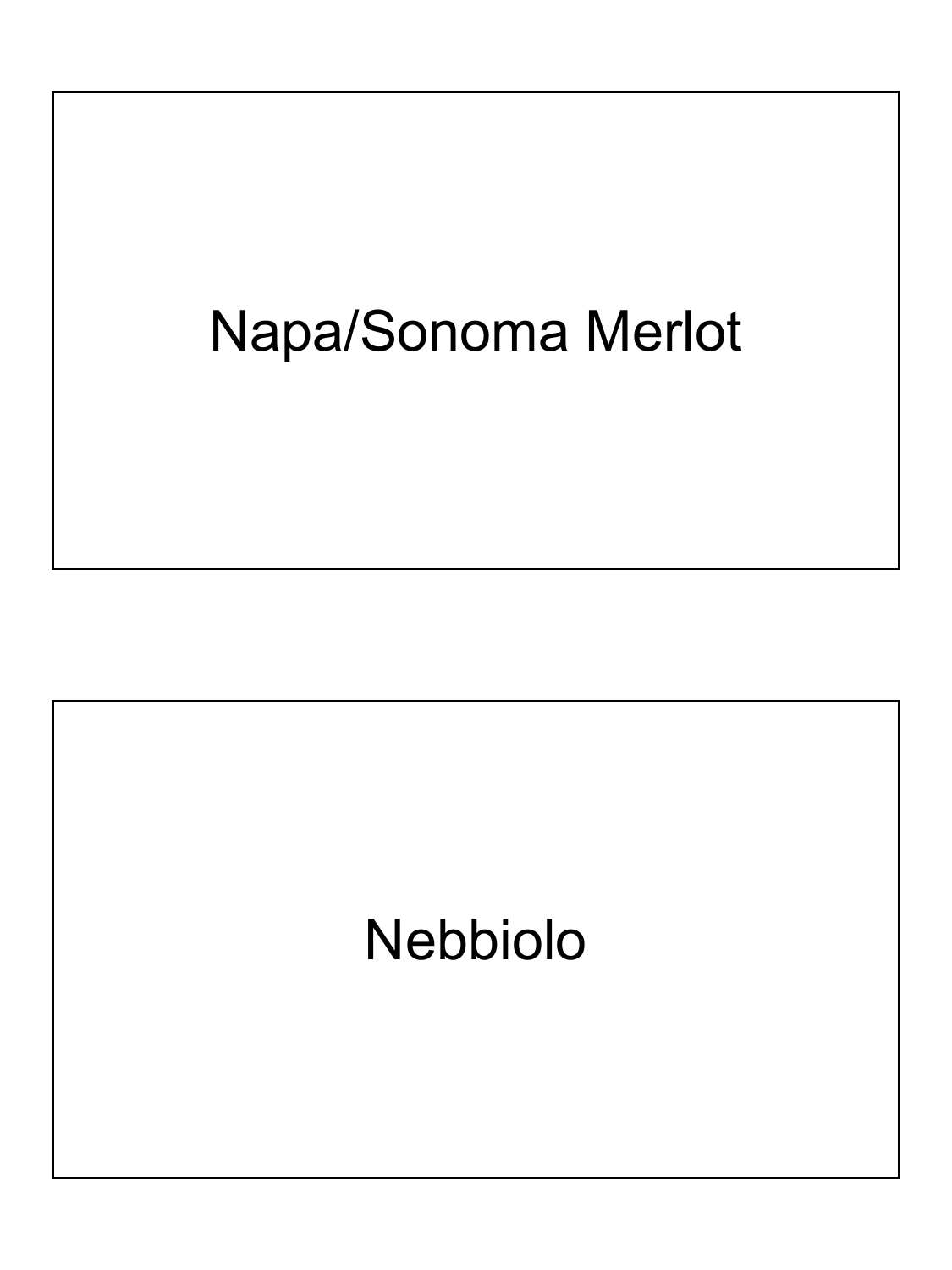# Typical Descriptors and Structure for Napa Merlot

- **Visual: Ruby Color with Blue Tones, Moderate Plus Concentration**
- Aromas/Flavors: Moderate Plus Intensity
	- Fruit: Stewed Fruit Character, Ripe/Lush Blue Fruit (Plum, Blueberry), Ripe Black Fruit (Blackcurrant), Lush Red Fruit (Red Cherry, Raspberry), Fig, Prune
	- Floral: Purple Flowers, Violets
	- Herbal: Fern, Bay Leaf, Sage
	- Spice: Christmas Spice, Licorice/Anise
	- Earth: Low to Moderate Minerality
	- Oak: Moderate to High Use of New French Oak or Mixed Origin Oak, Chocolate, Coffee, Mocha, Sweet Baking Spices, Vanilla
- Structure: Dry (with Ripe Attack), Moderate Plus to Full Body, Moderate to Moderate Plus Tannin, Moderate Acidity, High Alcohol

# Typical Descriptors and Structure for Barolo

- Visual: Ruby/Garnet Color, Significant Garnet/Orange Rim Variation, Moderate **Concentration**
- Aromas/Flavors: High Intensity
	- Fruit: Tart Red Fruit (Sour Cherry, Red Plum), Blackberry, Mulberry, Dried Plum/Prune and Dried Cherry
	- Significant Volatile Acidity, Oxidation
	- Floral: Heady Floral Character, Roses, Violets
	- Herbal: Tea Leaf, Tobacco, Bitter Root, Tree Bark
	- Spice: Licorice, Anise, Resin, Slight Clove/Cinnamon Spice
	- Other: Tar, Leather
	- Earth: High Minerality, Truffle, Mushroom, Dust, Organic Earth
	- Oak: Neutral Large Casks (Slavonian Oak and Chestnut Botti are considered traditional casks for Barolo)
- Structure: Dry, Medium to Full Body, High Tannin, Elevated to High Acidity, Elevated to High Alcohol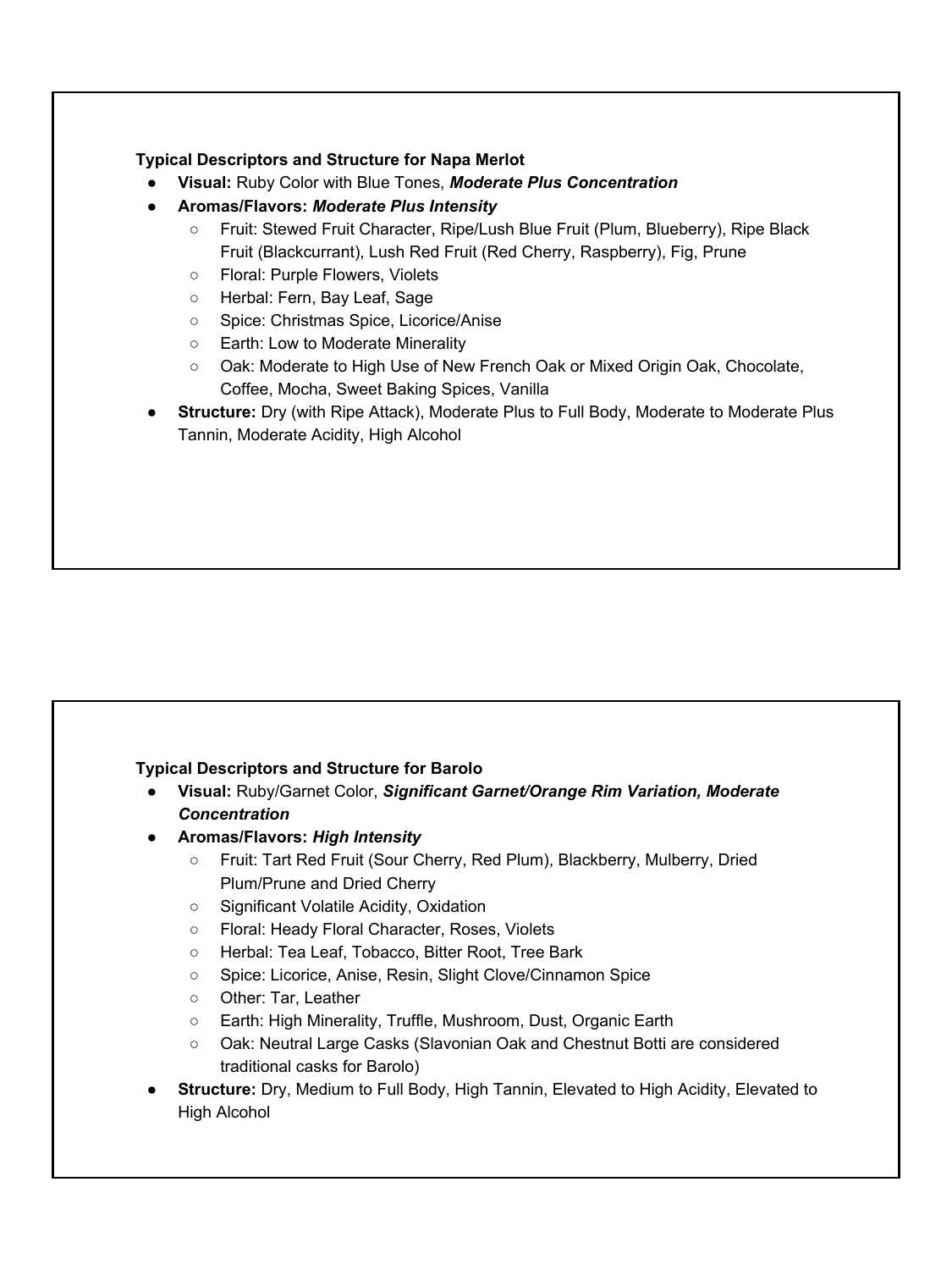# Côte d'Or Pinot Noir

# California Pinot Noir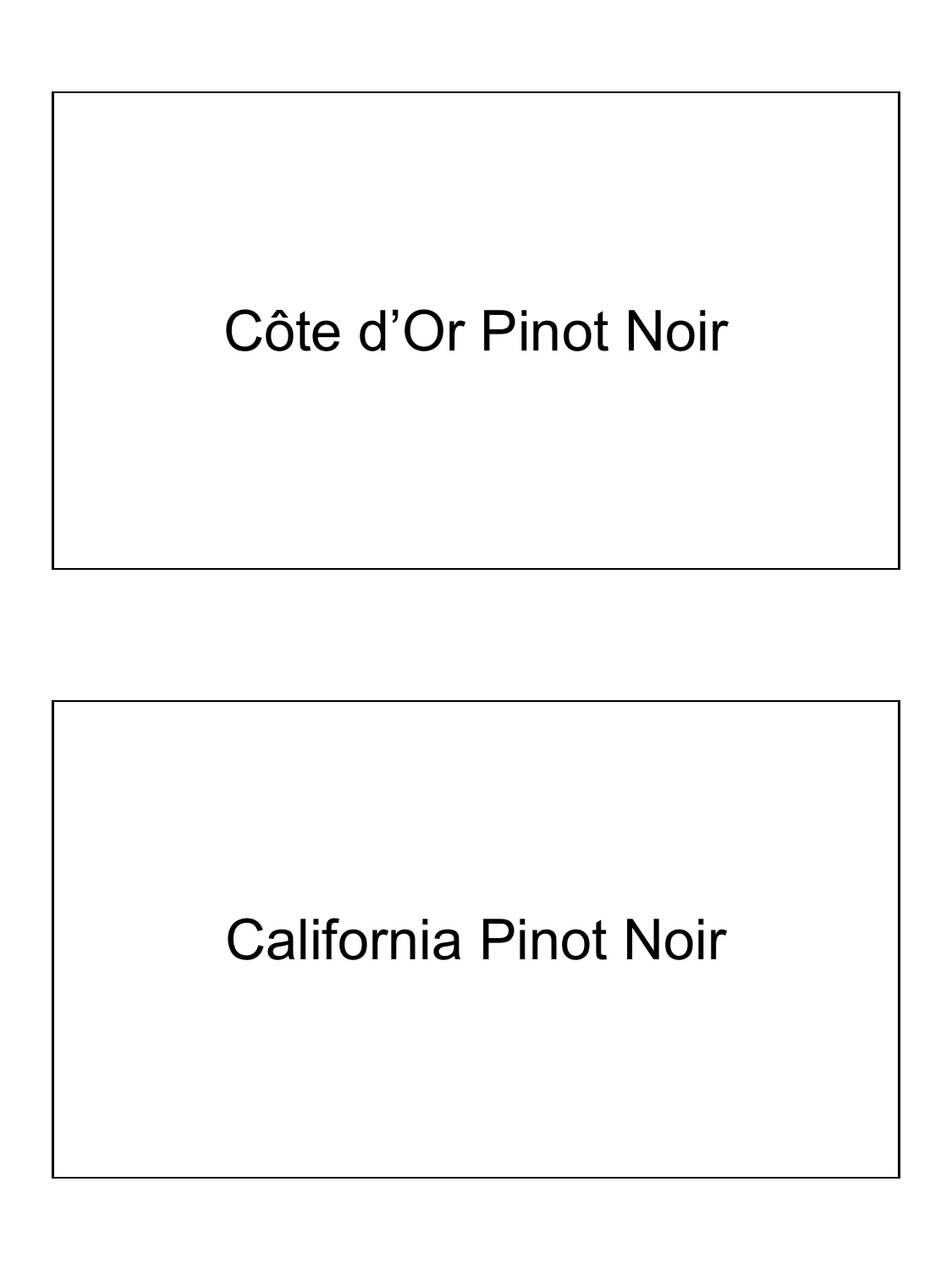# Typical Descriptors and Structure for Côte d'Or Pinot Noir

- Visual: Light Ruby/Ruby Color, Moderate Minus to Moderate Concentration
- Aromas/Flavors: Moderate Plus Intensity
	- Fruit: Tart to Just Ripe Red Fruit (Red Cherry, Raspberry, Cranberry, Wild Strawberry), Possible Black Cherry, Beet/Beetroot, Tomato
	- Possible Stem Inclusion
	- Floral: Purple and Red Flowers, Violets, Lilacs, Potpourri
	- Herbal/Vegetable: Tea Leaf, Dried Herbs, Fennel, Rhubarb, Sweet Squash
	- Spice: Red Licorice, Anise, Clove
	- Other: Game, Leather
	- Earth: Moderate to High Minerality, Flouride, Limestone, Mushroom/Forest Floor, Damp Leaves
	- Oak: Neutral to High Use of New French Oak, Toast, Vanilla Bean, Smoke, Baking Spices, Cinnamon, Roasted Nut, Caramel (typically, Côte de Nuits producers use higher percentages of new oak than their counterparts in the Côte de Beaune)
- **Structure:** Dry, Moderate to Moderate Plus Body, Moderate Minus to Moderate Plus Tannin, Moderate Plus Acidity, Moderate to Moderate Plus Alcohol

# Typical Descriptors and Structure for Russian River Valley Pinot Noir

- Visual: High Clarity, Bright Ruby Color, Moderate Concentration
- Aromas/Flavors: Moderate Plus Intensity
	- Fruit: Ripe/Lush Red Fruit (Strawberry Jam, Cherry, Raspberry), Ripe Black Cherry, Plum/Prune
	- Floral: Purple and Red Flowers, Potpourri
	- Herbal: Tea Leaf, Citrus Zest/Peel
	- Spice: Red Licorice, Clove, Cinnamon
	- Other: Cola, Cola Nut
	- Earth: Moderate Minerality
	- Oak: Moderate Plus to High Use of New French Oak (1/3 or more new barrels), Toast, Vanilla Bean, Smoke, Baking Spices, Clove, Cinnamon, Roasted Nut, Caramel
- **Structure:** Dry (with Ripe Attack), Moderate Plus Body, Moderate Minus to Moderate Tannin, Moderate Plus Acidity, Moderate Plus to High Alcohol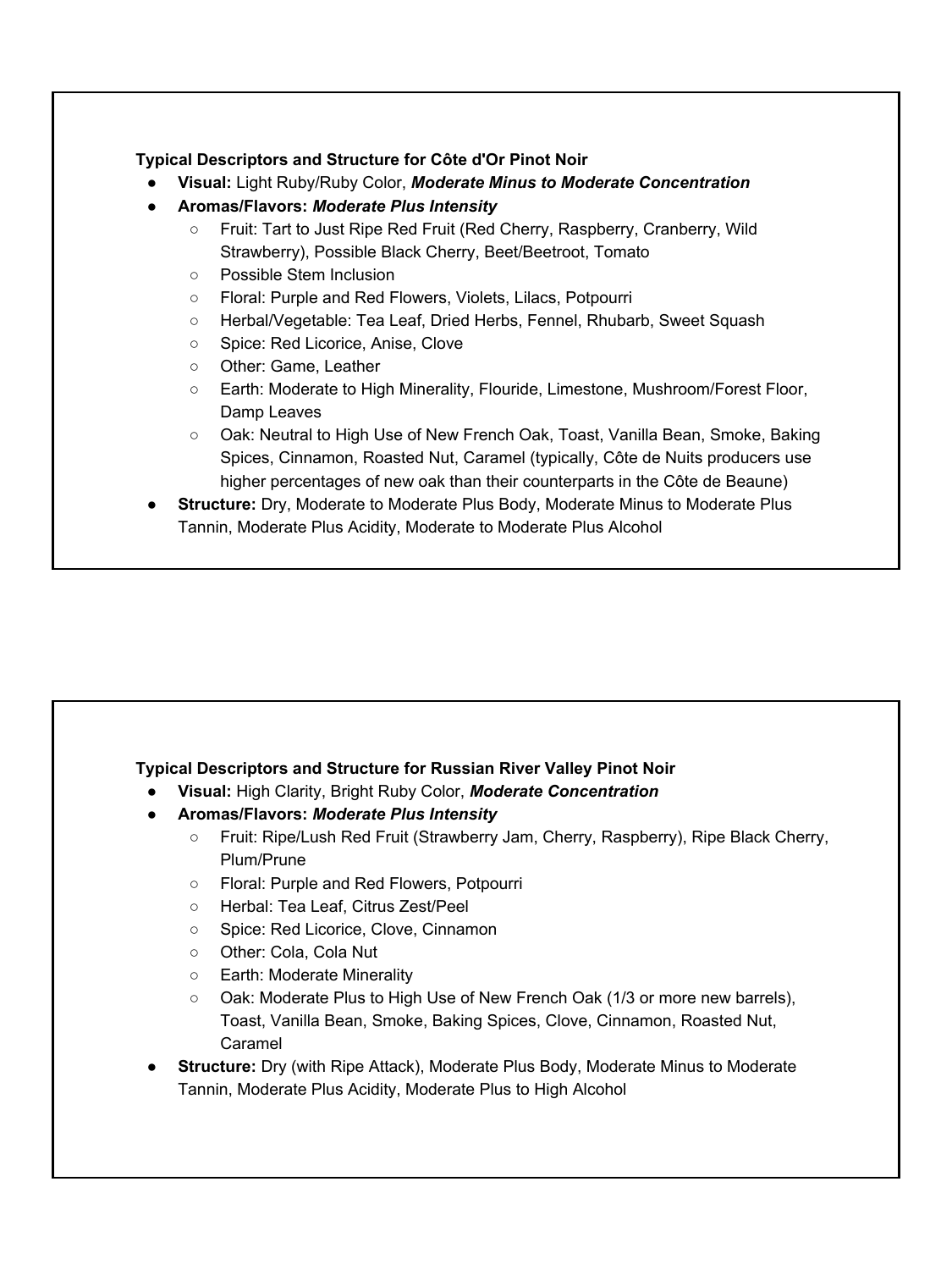# Oregon Pinot Noir

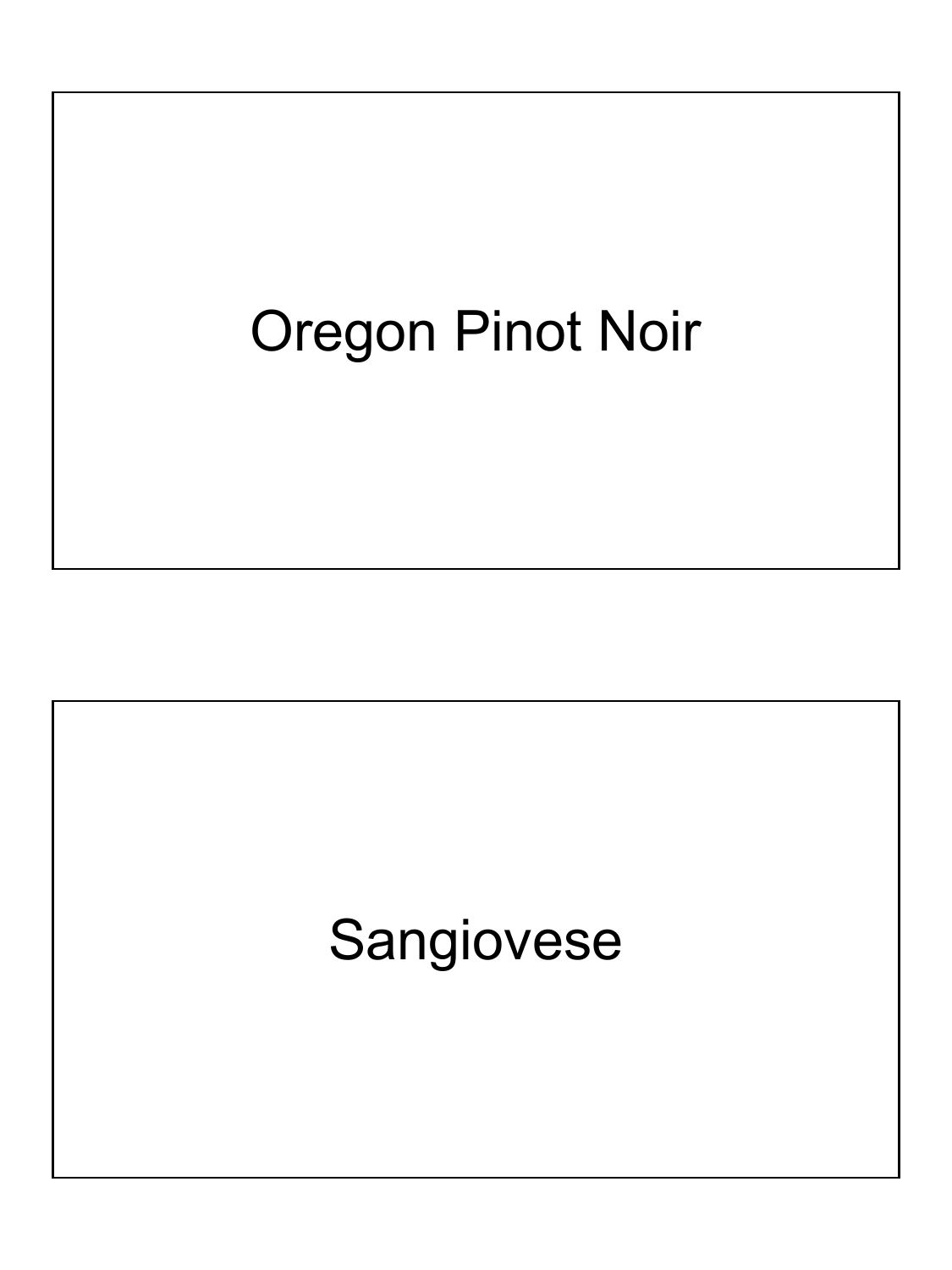### Typical Descriptors and Structure for Willamette Valley Pinot Noir

- Visual: Ruby Color, Moderate Concentration
- Aromas/Flavors: Moderate Plus Intensity
	- Fruit: Ripe/Lush Red Fruit (Strawberry, Cherry, Raspberry), Ripe Black Cherry, **Blueberry**
	- Floral: Purple and Red Flowers, Potpourri
	- Herbal: Tea Leaf, Citrus Zest/Peel, Tomato Leaf
	- Spice: Red Licorice, Oak Spices
	- Other: Cola, Cola Nut
	- Earth: Moderate Plus Minerality, Wet Leaves, Compost, Mushroom, Forest Floor
	- Oak: Moderate to High Use of New French Oak, Vanilla, Baking Spices, Coffee, Chocolate, Caramel
- **Structure:** Dry (with Ripe Attack), Moderate Plus Body, Moderate Minus to Moderate Tannin, Moderate Plus Acidity, Moderate Plus to High Alcohol

### Typical Descriptors and Structure for Chianti and Brunello di Montalcino

(Chianti and Chianti Classico wines may be Sangiovese-dominated blends, but Brunello is 100% Sangiovese)

- Visual:
	- o Chianti: Light Ruby with Slight Garnet Tones, Moderate Minus to Moderate Concentration (Concentration and Color may be darker if the wine is a blend)
	- o Brunello: Dark Ruby, Garnet Rim Variation, Moderate Plus Concentration
	- Aromas/Flavors:(Doesn't Say on guildsomm about intensity of aromas, but they sure had a lot to say on this card)
	- Fruit: Tart Red Fruit (Sour Cherry, Raspberry, Cranberry, Red Currant), Red Apple, Black Cherry, Mulberry, Tomato
		- Floral: Dried Flowers, Potpourri
		- Herbal/Green: Fennel, Roasted Savory Herbs, Thyme, Rosemary, Marjoram, Camphor, Bitter Root
	- Spice: Clove, Smoke (Brettanomyces indicators), Coffee/Oak Spices
	- Other: Sanguine/Blood, Balsamic, Animal, Leather, Tar
	- Earth: Moderate to High Minerality, Clay, Crushed Rock, Baked Earth
	- Oak:
		- Chianti: None or Large Neutral Cask with Possible Mixed Use of French Oak Barriques (Chianti DOCG may not see any oak, whereas Chianti Classico and Riserva DOCG wines age in oak barrels)
		- Brunello: Large Neutral Cask with Possible Mixed Use of French Oak Barriques
		- Note: Classic examples of both do not see any significant new wood.
- Structure:
	- Chianti: Bone Dry to Dry, Moderate to Moderate Plus Body, Moderate Plus to High Tannin, Moderate Plus to High Acidity, Moderate to High Alcohol
	- Brunello: Bone Dry to Dry, Full Body, High Tannin, High Acidity, Moderate Plus to High Alcohol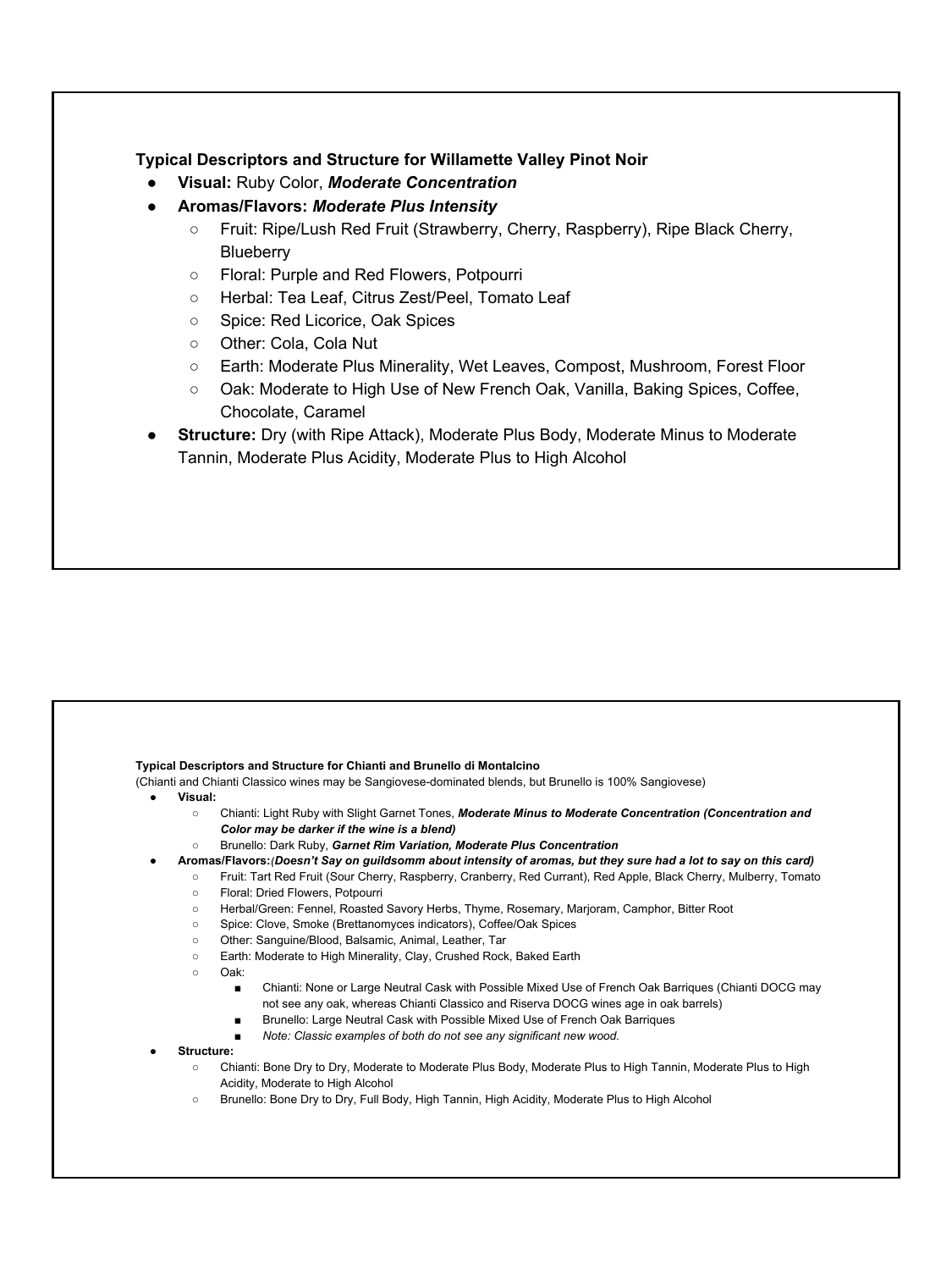# Northern Rhône Syrah

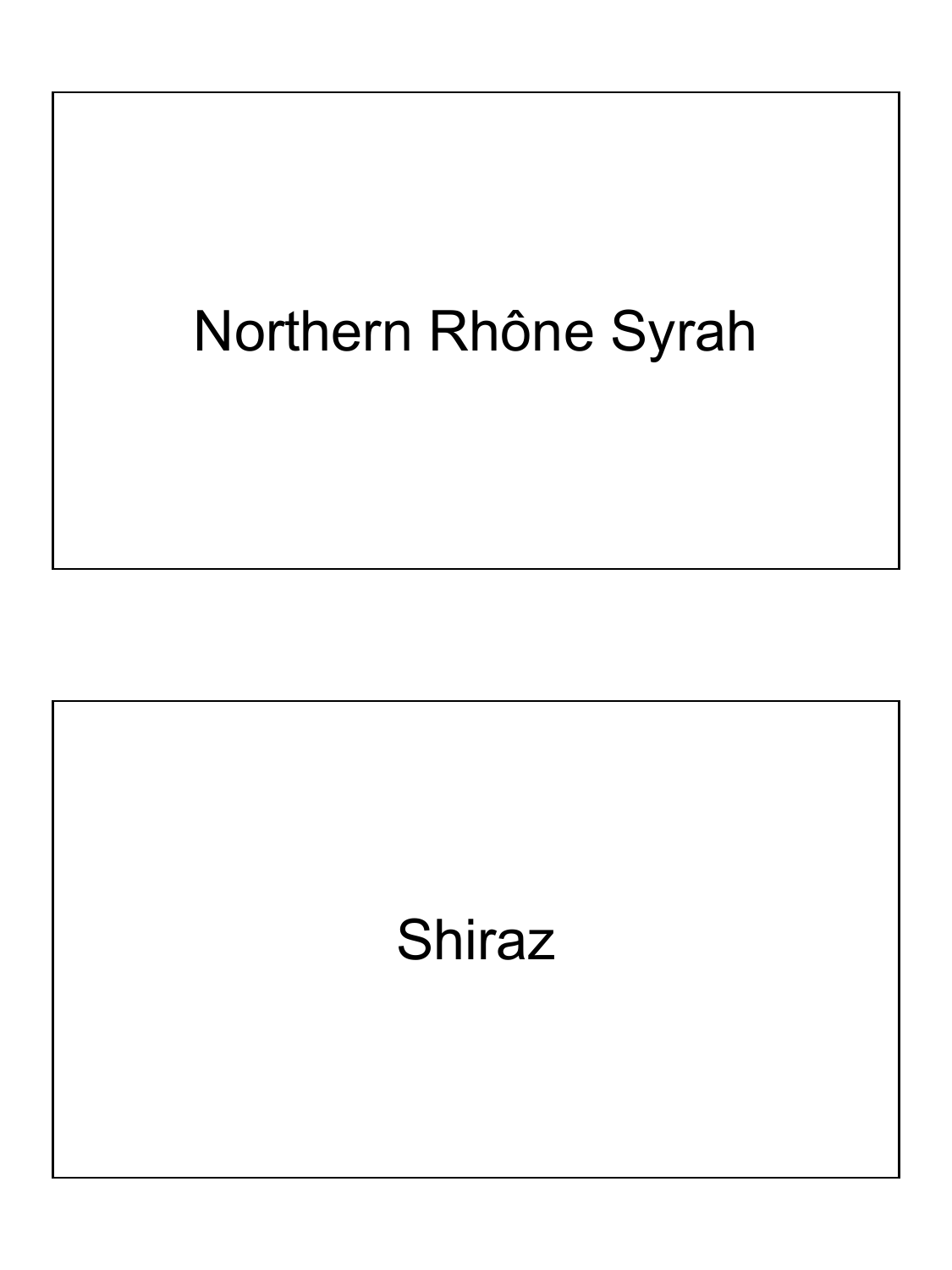# Typical Descriptors and Structure for Northern Rhône Syrah

- Visual: Ruby/Purple Color, Moderate Plus to High Concentration
- Aromas/Flavors: Moderate Plus Intensity
	- Fruit: Tart/Ripe Black Fruit (Blackberry, Black Cherry, Black Plum), Blue Fruit (Blueberry, Boysenberry), Red Fruit (Raspberry)
	- Possible Carbonic Maceration and/or Stem Inclusion
	- Floral: Purple and Red Flowers, Lavender, Violets
	- Herbal/Green: Black/Green Olive, Green Peppercorn, Herbes de Provence, Rosemary
	- Spice: White/Black Pepper, Curing Spices, Juniper
	- Other: Tar, Hung/Cured Meat, Smoke, Bacon Fat, Band-Aid (Brettanomyces)
	- Earth: Moderate Plus to High Minerality, Granite, Crushed Rock
	- Oak: Neutral Barrel/Cask or Low to Moderate Use of New French Oak
- Structure: Bone Dry to Dry, Moderate Plus Body, Moderate Plus Tannin, Moderate Plus to High Acidity, Moderate to Moderate Plus Alcohol

### Typical Descriptors and Structure for South Australia Shiraz

- Visual: Opaque, Dark Purple Color, High Concentration, Deeply Stained Tears
- Aromas/Flavors: High Intensity
	- Fruit: Ripe/Lush Black Fruit (Blackberry, Cassis), Lush Blue Fruit (Blueberry, Plum), Dried Fruit (Fig, Raisin, Date), Raspberry Liqueur, Mulberry
	- Floral: Purple and Red Flowers, Lavender (less prominent than in Northern Rhône examples)
	- Herbal/Green: Eucalyptus, MInt/Menthol, Herbes de Provence, Rosemary
	- Spice: Black Pepper, Dried Savory Spices, Licorice, Christmas Spices/Fruitcake
	- Other: Bitter Chocolate, Smoke, Grilled Meat
	- Earth: Low to Moderate Minerality
	- Oak: Low to High Use of New American or French Oak, Vanilla, Coconut, Dill, Chocolate, Mocha, Baking Spices, Cumin, Curry/Fenugreek, Maple
- Structure: Dry (often with 2-4 g/l of RS), Full Body, Moderate to Moderate Plus Tannin, Moderate to Moderate Plus Acidity, High Alcohol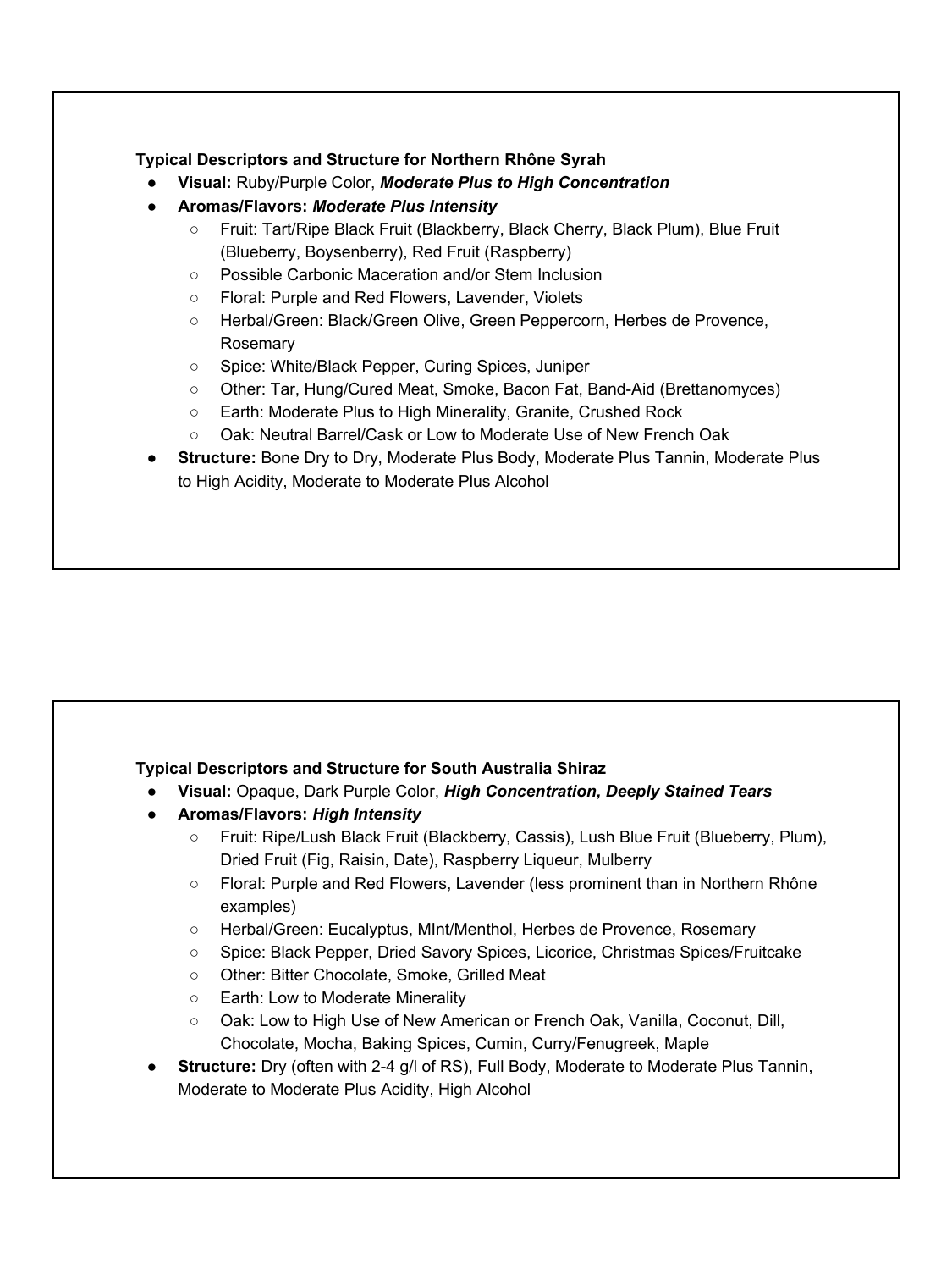